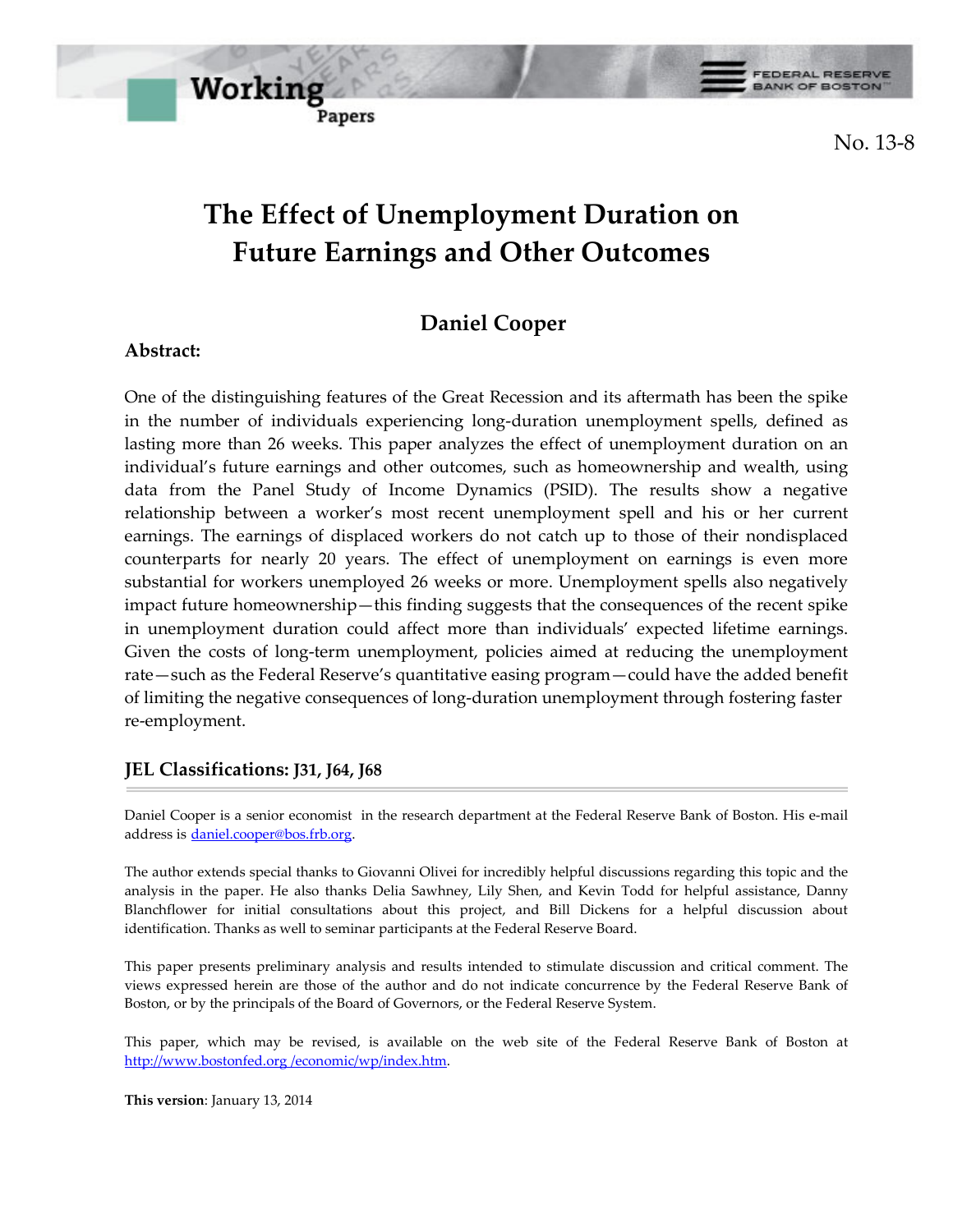## 1 Introduction

One feature of the Great Recession and the subsequent sluggish recovery has been persistently high unemployment, and especially a large increase in the percent of unemployed individuals who have been out of work for more than 26 weeks, the period of time that demarks longduration unemployment. Figure [1](#page-23-0) compares the distribution of unemployment by duration for individuals in early 2013 compared to individuals at the start of the Great Recession in January 2008. More than twice as many unemployed people had been out of work for more than 26 weeks in February 2013 than in January 2008, and the overall distribution of unemployment has become heavily skewed toward long-duration spells relative to the earlier period.<sup>1</sup>

In September 2012, the U.S. Federal Open Market Committee embarked on a third round of bond buying—known as quantitative easing (QE3)—to help bolster the sluggish recovery and generate sustained improvement in the labor markets. There has been much debate regarding the benefits and costs of QE3. One potential benefit of stimulating the economy and reducing the unemployment rate faster than it otherwise would have fallen in the absence of a bond-buying program is a reduction in long-duration unemployment. This paper uses data from the Panel Study of Income Dynamics (PSID) to examine the lasting costs of longduration unemployment, such as its impact on individuals' future earnings, in order to gauge the potential benefits of reducing overall unemployment more quickly. Such benefits should be weighed against the costs of quantitative easing when determining the program's merits.

The labor market literature contains numerous studies examining the impact of job displacement on individuals' re-employment wages and/or future income. Many of the existing studies use administrative data that includes individuals' earnings and employment histories for this analysis (see [Couch and Placzek](#page-21-0) [\(2010\)](#page-21-0) for a summary of this literature). More recently [Davis and Wachter](#page-21-1) [\(2011\)](#page-21-1) found that job displacement causes a sharp drop in workers' earnings, which only gradually over time catch up with the earnings of nondisplaced workers. A key feature of these existing studies is that very few consider how the effect of job displacement on individuals' future earnings varies based on the length of workers' unemployment spells. One notable exception is [Addison and Portugal](#page-21-2) [\(1989\)](#page-21-2), who use data from the Current Population Survey's (CPS) Displaced Worker Survey in the early 1980s to examine the impact of unemployment duration on individuals' re-employment wages. Recent work that does incorporate unemployment duration into the earnings analysis focuses on European or

 $1<sup>1</sup>A$  similar pattern emerges comparing the distribution of unemployment by duration in February 2013 to the distribution in January 2005. See appendix Figure [A.1.](#page-32-0)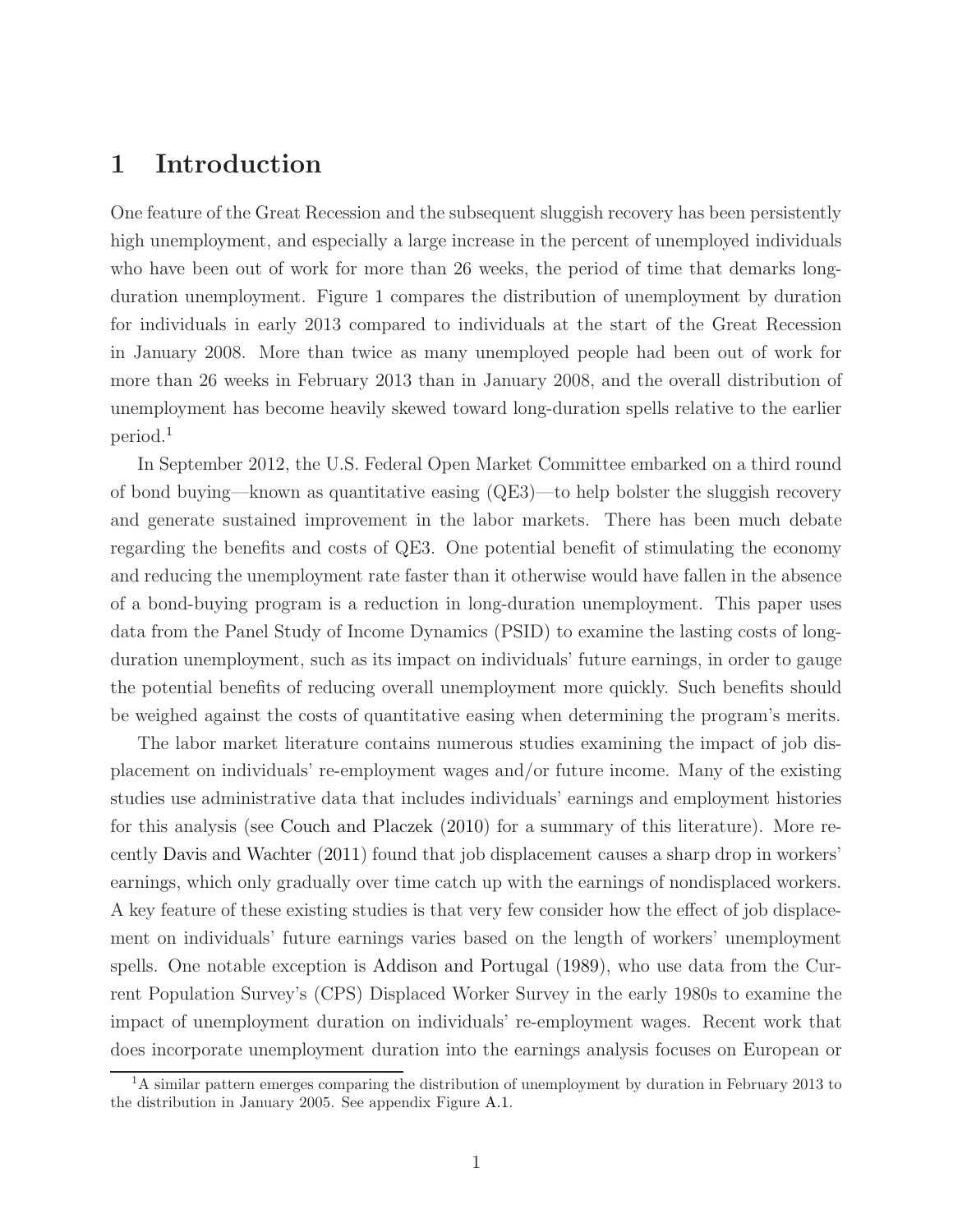other non-U.S. data (for example, see [Gregory and Jukes](#page-21-3), [2001;](#page-21-3) [Knight and Li,](#page-21-4) [2006](#page-21-4)).

This paper contributes to the literature by examining the relationship between unemployment duration and workers' future earnings using data from the United States that cover earnings and job losses over a roughly 30-year period. The paper compares the earnings trajectories over time of displaced and nondisplaced workers as well as differences in earnings paths for workers that experience short-duration versus long-duration unemployment. In comparison, much of the related literature only focuses on the impact of unemployment duration on the initial re-employment wages of displaced workers. This paper also examines the impact of unemployment and unemployment duration on other long-term outcomes such as homeownership and household wealth. Thus, this paper considers whether long-duration unemployment impacts one's long-term economic prospects beyond any potential earnings effect—something that is not discussed in the aforementioned literature.

The results show a negative relationship between past unemployment spells and individuals' earnings as of 2004. Workers that experience a job displacement of any length have substantially lower wages than nondisplaced workers—an effect that persists for nearly 20 years after the unemployment episode. This earnings gap is even more pronounced for workers whose last unemployment spell was more than 26 weeks compared to those workers who experienced shorter term unemployment spells. In particular, after 10 years the wages of long-term unemployed workers were roughly 32 percent lower than nondisplaced workers, while the wages of short-term unemployed workers were only about 9 percent lower. Conditional on earnings there is also a strong negative relationship between past unemployment episodes and individuals' probability of owning their home in 2005, especially for workers who in the past experienced a long-term unemployment spell. There is less of a relationship between past unemployment and future wealth accumulation.

The remainder of the paper proceeds as follows. Section 2 discusses the existing literature in more detail, and section 3 considers why unemployment duration of any length potentially matters for individuals' future earnings and other economic outcomes. Section 4 discusses the data and estimation sample, section 5 presents the results, and section 6 concludes.

## 2 Existing Literature

Literature reviews in the mid-to-late 1990s (see [Fallick,](#page-21-5) [1996](#page-21-5); [Kletzer,](#page-21-6) [1989](#page-21-6)) showed that job displacement results in persistent earnings losses for workers. Around this same time, [Stevens](#page-22-0) [\(1997](#page-22-0)) contributed to the literature by using the PSID to show that much of the persistence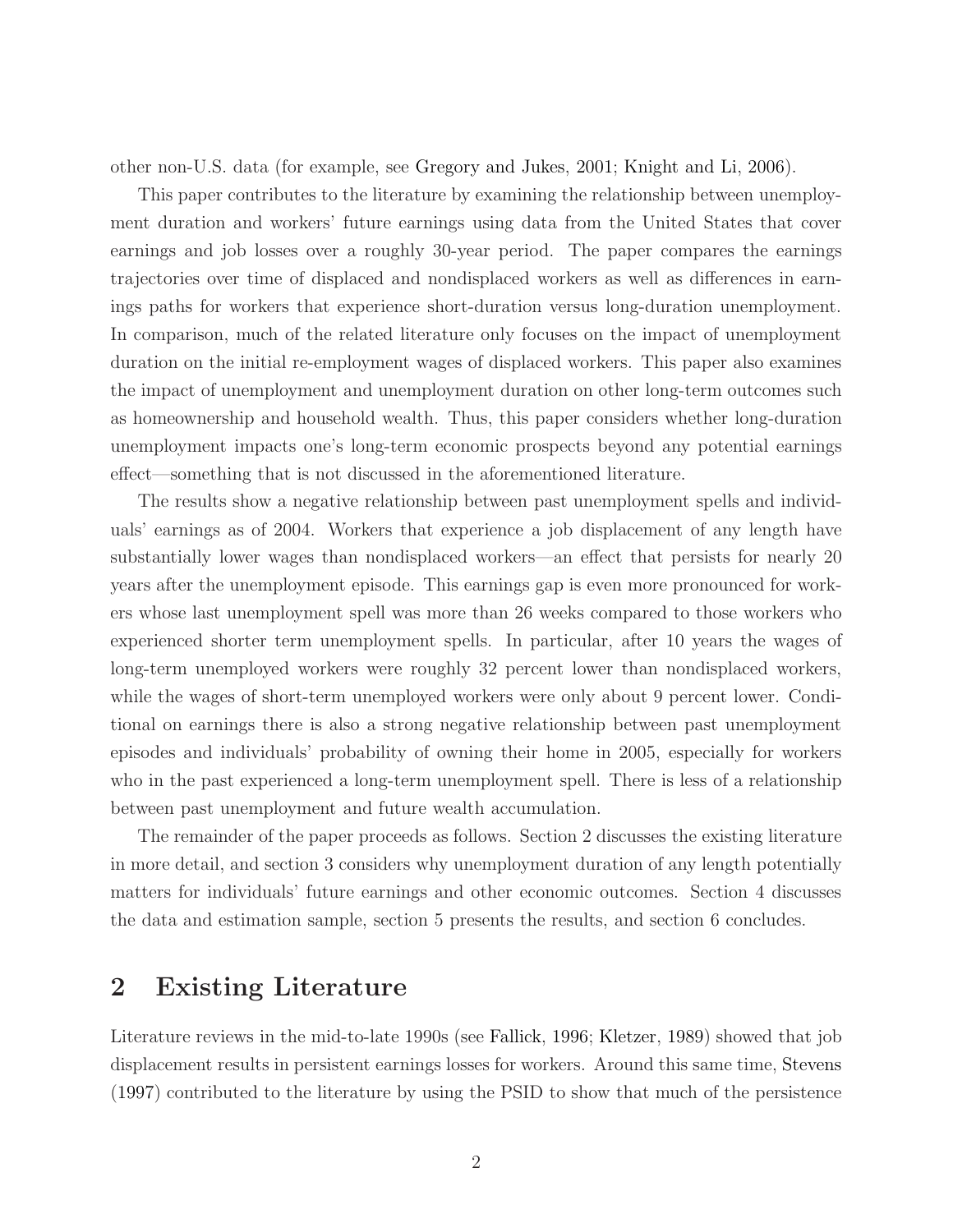in earnings losses from job displacement can be explained by workers experiencing additional unemployme[nt spells in the years following their initial job loss. In addition,](#page-21-7) Nickell, Jones, and Quintini [\(2002](#page-21-7)) used British data to examine the duration of earnings losses British men after the end of an unemployment spell, and find fairly persistent effects especially during the 1992-to-1997 period.

In more recent work, [Davis and Wachter](#page-21-1) [\(2011](#page-21-1)) examine the impact of job displacement on earnings for individuals in the United States using data from the Social Security Administration. As noted earlier, Davis and Wachter find that job displacement has a strong negative impact on these individuals' income relative to nondisplaced workers. This earnings gap closes over time, but persists for more than 15 years after a job loss. [Couch and Placzek](#page-21-0) [\(2010](#page-21-0)), using administrative data on mass layoffs that took place in Connecticut between 1993 and 2004, find that workers have 12 percent lower earnings six years after a mass layoff. An advantage of their study is that they evaluate earnings losses during "normal times" when the unemployment rate was not elevated. Couch and Placzek claim that their analysis helps reconcile the large earnings losses found in administrative datasets during periods of high unemployment with the smaller losses observed in nonadministrative data. Yet neither [Stevens](#page-22-0) [\(1997](#page-22-0)) nor these more recent studies consider the impact of unemployment duration on the earnings losses that accrue from job displacement.

A somewhat recent study that does incorporate the role of unemployment duration is [Knight and Li](#page-21-4) [\(2006\)](#page-21-4). They use a 2000 survey of workers in 13 Chinese cities to examine the relationship between the length of a worker's unemployment spell and his or her re-employment wage. Knight and Li find a negative relationship between unemployment duration and re-employment wages. Previous work by [Addison and Portugal](#page-21-2) [\(1989](#page-21-2)) considers a similar question using data from the U.S. Displaced Worker Survey and reaches a very similar and stronger conclusion. Both of these studies, however, are focused on the short-term impact of unemployment duration rather than the long-term effect of unemployment on a worker's future earnings profile.

The previous analysis most closely related this paper is [Gregory and Jukes](#page-21-3) [\(2001\)](#page-21-3). They use British data to analyze the impact of unemployment on the wages of British men, and their estimates account for differences in unemployment duration. Gregory and Jukes find that it is the duration of unemployment and not the incidence of job displacement that matters most for future earnings in their sample. The period of time over which these authors examine the earnings effect, however, is short—a little over two years. Therefore, while Gregory and Jukes show that unemployment duration matters, they do not consider the same long-term earnings effects that this paper does.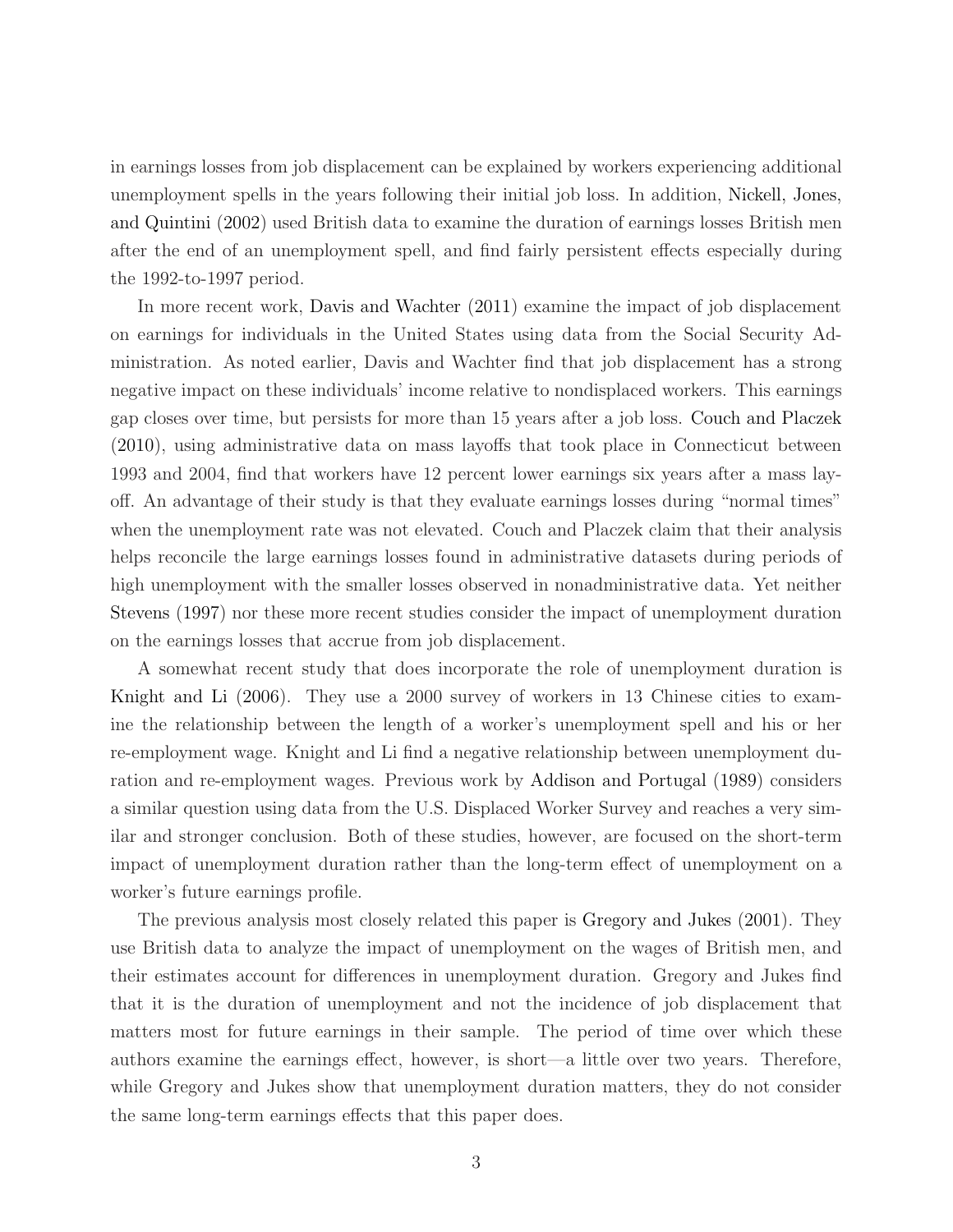Overall, the relationship between unemployment spells and future earnings is well studied. The role of unemployment duration has received much less overall attention, especially in terms of long-run earnings effects. In addition, the role of unemployment duration has not been considered lately using data from the United States, which recently experienced the most severe economic downturn since the Great Depression. The effect of unemployment duration on future income is particularly relevant for determining economic and monetary policy given the slow U.S. recovery that has been characterized by persistently high unemployment and extended unemployment spells for displaced workers. In addition, the existing studies do not consider the impact of unemployment itself or unemployment duration on other outcomes such as the future homeownership status of displaced workers.

## 3 Theoretical Framework

#### 3.1 Background

Gregory and Jukes [\(2001\)](#page-21-3); [Knight and Li](#page-21-4) [\(2006\)](#page-21-4); [Addison and Portugal](#page-21-2) [\(1989](#page-21-2)) provide useful theoretical backgrounds and frameworks regarding why job displacement and unemployment duration matter for individuals' re-employment and/or future wages. This section summarizes the [main ideas from those frameworks, drawing heavily on the discussion in](#page-21-3) Gregory and Jukes [\(2001](#page-21-3)). The first key idea is that job displacement results in lost human capital. On the job, workers often acquire firm-specific skills that are not necessarily transferable to other companies. As a result, a new position where these skills are not valued will likely pay a lower wage, at least initially, until the worker acquires the skills that are valued by the new employer. In addition, the longer a worker is unemployed, the more his or her skills firm-specific or not—depreciate, making the worker less valuable to a new employer. This situation again translates into receiving a lower initial wage at a new job. As a worker's human capital is rebuilt over time in a new job, his or her wage should rise and a crucial question is whether the wage ever catches up to where it would have been in the absence of a job loss.

The implications of the job search literature contrast with those studies that attribute lower wages to reduced human capital and firm-specific skills. Specifically, in standard search models long-duration unemployment implies that an unemployed worker seeking a new job has not found an employment opportunity where the wage on offer exceeds his or her reservation wage. In other words, standard search models posit that workers use the job search process as a way to improve their position in the labor force. Since wages are tied to worker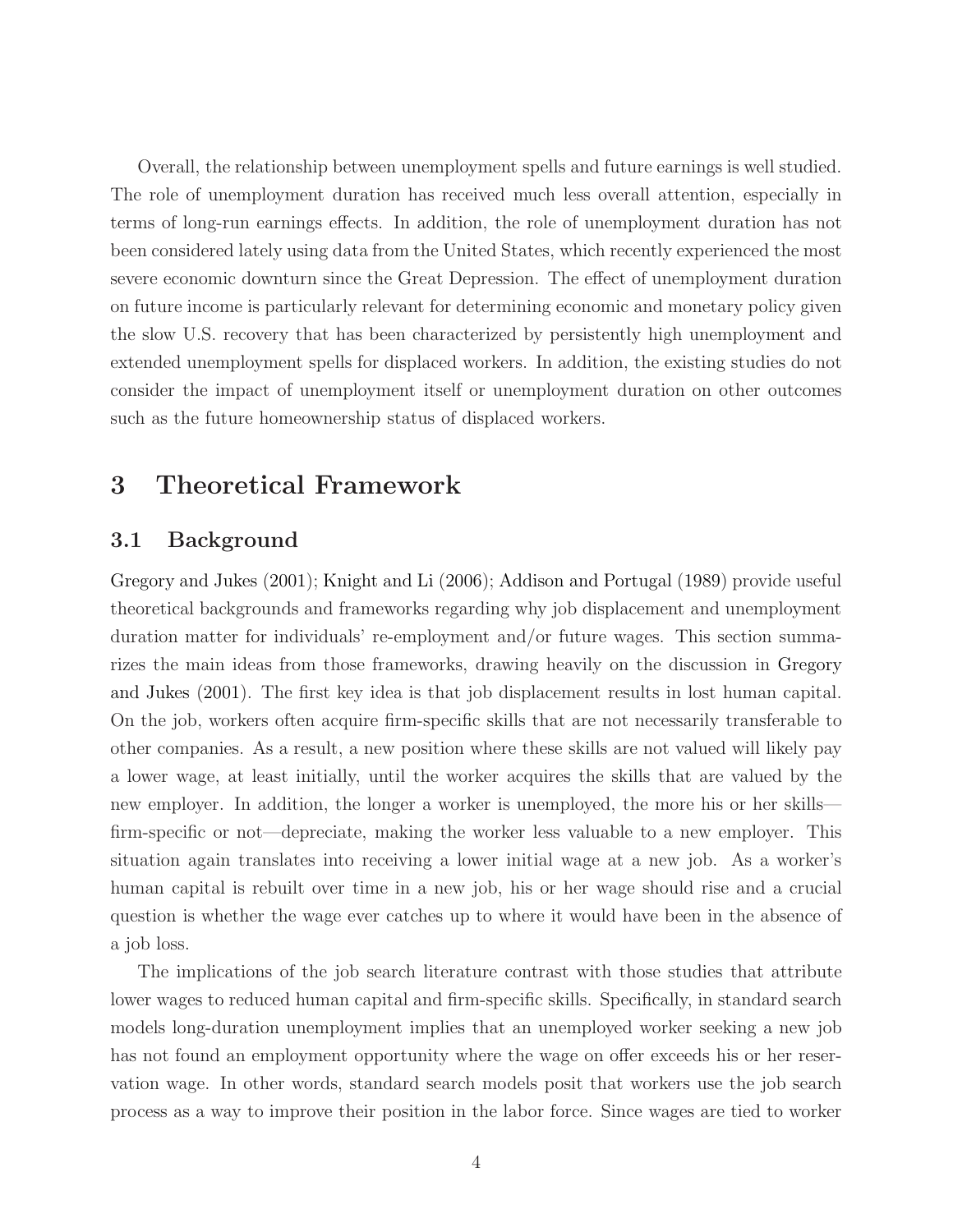productivity, a longer search process is expected to result in a better employer-employee match and a higher wage for the employee. In this context, unemployment duration is associated with *higher* future earnings. Of course, these models assume that bad job matches are destroyed and good matches are created. If a good job match is destroyed and the worker cannot find a comparable or better opportunity, then there would be an earnings loss associated with longer unemployment duration.

A final theoretical interpretation of the link between unemployment duration and earnings is based on signaling. Employers do not necessarily have perfect information about prospective new hires and look at their job histories as a proxy indicator of their abilities. Job histories that include frequent and/or long-term unemployment spells—especially spells due to reasons other than mass layoffs and/or plant closings—may be viewed as a sign that a job candidate is less productive than others or a so-called bad apple. Such a situation will likely cause the firm to offer a low wage to the new hire, at least until the new employer can better observe the individual's on-the-job performance for themselves.

Given the multiple possible interpretations of the relationship between unemployment spells and workers' future earnings, establishing the actual relationship becomes an empirical exercise. Like [Gregory and Jukes](#page-21-3) [\(2001\)](#page-21-3), this paper considers how the incidence and duration of past unemployment spells, as well as the number of years since a worker's most recent job loss, impact the relationship between unemployment spells and future earnings.

#### 3.2 Estimation Approach

#### 3.2.1 Earnings

<span id="page-5-0"></span>The underlying model for this paper's main analysis is a modified version of the standard Mincerian earnings function [\(Mincer](#page-21-8), [1974\)](#page-21-8). In particular, earnings  $W$  for an individual i at time t are assumed to be a function of the individual's education S, experience E, ability A, and job type T:

$$
W_{it} = f(A_{it}, S_{it}, E_{it}, T_{it})
$$
 (1)

Worker ability is an all-encompassing term for measures of worker quality, while job type captures job quality—two relevant factors omitted from the standard Mincer equation as discussed by [Abraham and Farber](#page-21-9) [\(1987](#page-21-9)) and others. Equation [1](#page-5-0) omits a measure of job match quality between the employer and employee and/or the employee and the actual position within the firm, since it cannot easily be observed.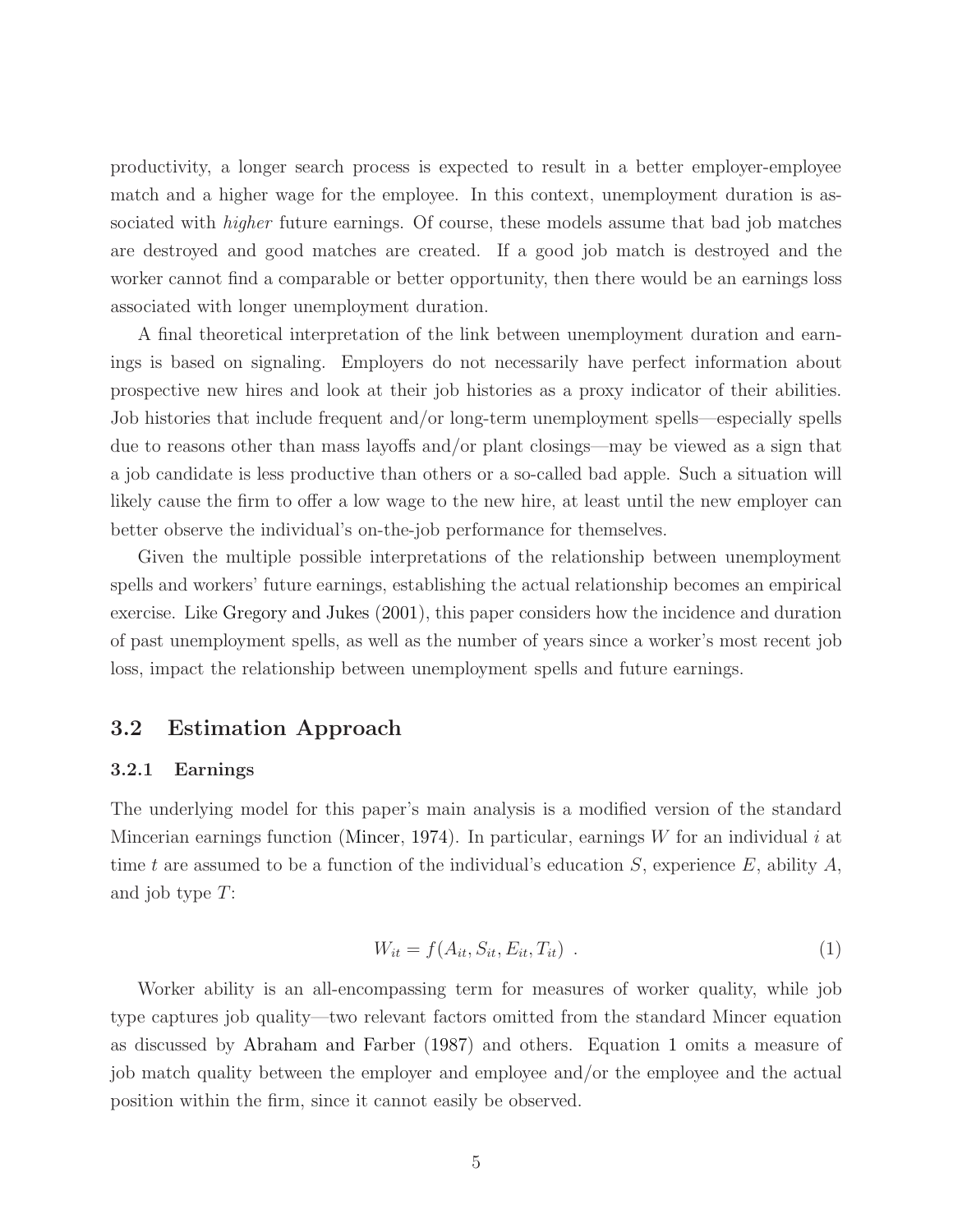Implementing equation [1](#page-5-0) results in the following estimation model:

<span id="page-6-0"></span>
$$
w_{it} = \beta_0 + \beta_1 w_{it-j} + \beta_2 t_{i} + \gamma \mathbf{e}_{it} + \omega \mathbf{occ}_{it} + \eta \mathbf{ind}_{it} + \nu \mathbf{X}_{it} + \epsilon_{it} ,
$$
\n(2)

where  $w_{it}$  is the individual's log wages at time t,  $w_{it-j}$  is the individual's log wages j periods prior to the current period,  $tenure_{it}$  captures the number of years an individual has been at his or her current job,  $e_{it}$  is a vector of dummy variables for an individual's education level,  $\mathbf{occ}_{it}$  is a vector of dummy variables representing different occupations,  $\mathbf{ind}_{it}$  is a vector of dummy variables for different industries,  $\mathbf{X}_{it}$  is a vector of additional controls that matter for workers' earnings such as age and gender, and  $\epsilon_i t$  is an individual-specific error term that captures unobserved individual characteristics that impact workers' wages.

An individual's lagged wage is included to capture his or her ability as well as other workerspecific wage determinants that would otherwise end up in the error term of equation [2.](#page-6-0) Previous wages should reflect an individual worker's characteristics such as whether the worker is reliable, hardworking, and/or, relatively speaking, a so-called good apple or bad apple. In sum, past wages reflect the worker's capacity to earn a high wage versus a low wage. A worker's occupation and industry provide a measure of job quality, while tenure captures a worker's job experience. The education dummy variables account for whether a worker has dropped out prior to completing high school, graduated from high school, attended some college, graduated from college, or completed an advanced degree. Finally, the vector of additional controls include a cubic term for the worker's age, race, and sex, as well as state fixed effects. Age is an additional indicator of worker experience and earnings capacity, sex and race capture potential wage differentials across worker types and/or may proxy in part for worker quality, and the state level controls capture any regional differences in wages.

To analyze the questions of interest for this paper, variables related to a worker's past unemployment spells (if any) and unemployment duration (if any) are added to equation [2,](#page-6-0)

<span id="page-6-1"></span>
$$
w_{it} = \alpha_0 + \alpha_1 w_{it-j} + \alpha_2 u e_i + \alpha_3 u e_i * y r s s_i + \alpha_4 d u r_i + \alpha_5 d u r_i^2
$$
  
+  $\gamma \mathbf{Z}_{it} + u_{it}$ , (3)

where  $ue_i$  is an indicator variable for whether or not the individual has suffered an unemployment spell in the past,  $yrss_i$  is the number of years since that spell,  $dur_i$  is the duration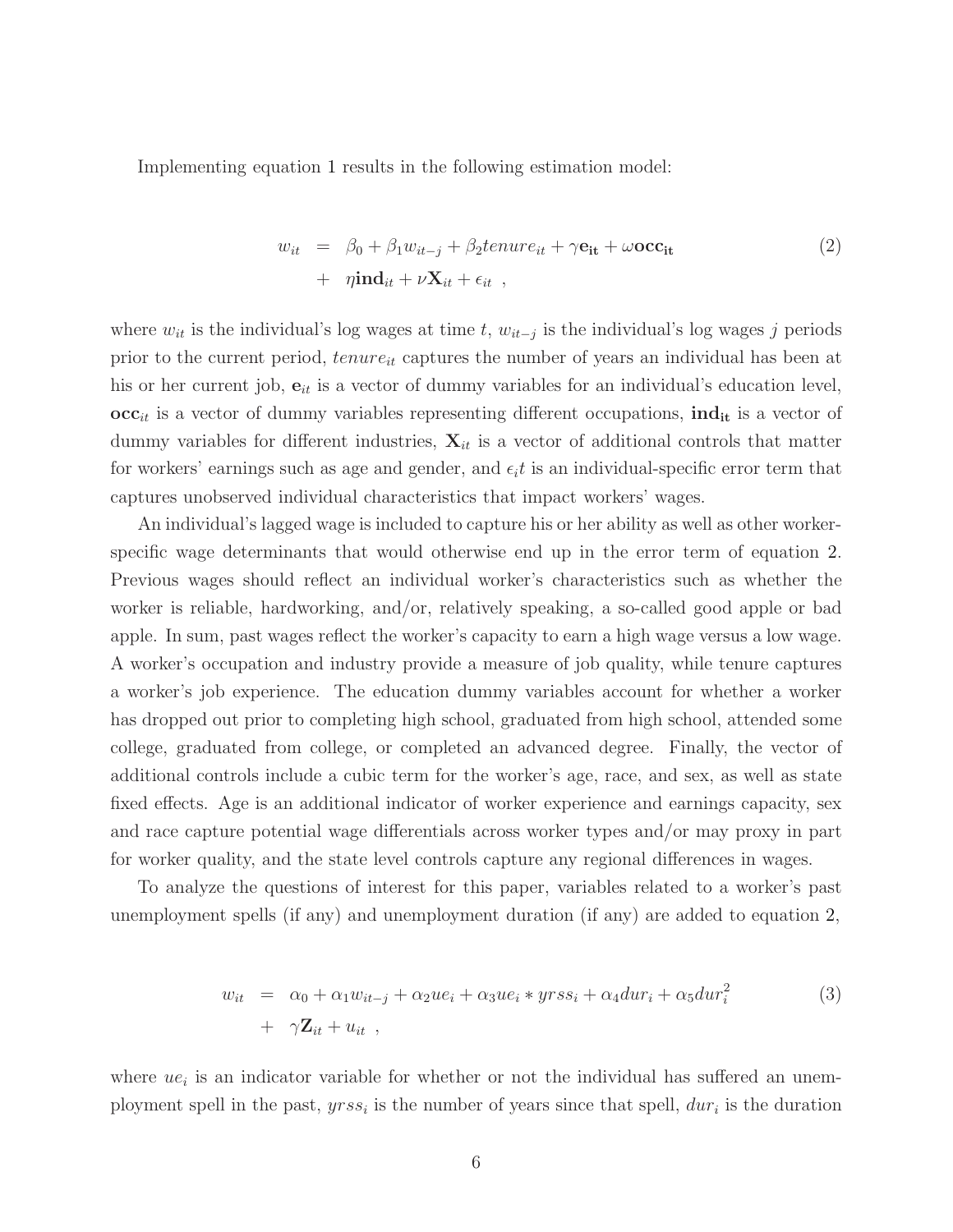(in weeks) of the spell, and  $Z_{it}$  includes the vector of controls  $(X_{it})$  from equation [2](#page-6-0) along with the other variables in that equation that predict an individual's future earnings. When an individual has more than one past employment spell, the most recent episode is used for the analysis.<sup>2</sup> In addition,  $Z_{it}$  includes an individual's total number of past unemployment spells. Equation [3](#page-6-1) is similar to the empirical approach used in [Gregory and Jukes](#page-21-3) [\(2001\)](#page-21-3).

There has been much discussion regarding individuals unemployed for 26 weeks or less (short-term unemployed) versus individuals unemployed for more than 26 weeks (long-term unemployed). The 26-week cutoff is based on the fact that standard unemployment insurance (UI) in the United States only lasts 26 weeks. Congress extends UI benefits beyond 26 weeks during periods of particularly high unemployment, like during the Great Recession, but these extended benefits are temporary and not available during periods when the U.S. unemployment rate is not substantially elevated. The 26-week split for determining short-term versus long-term unemployment is economically meaningful because while some individuals may wait to find a job until their UI benefits are nearly exhausted, long-term unemployed individuals have likely not found a good enough match for a new job or are lower quality workers who firms are less inclined to hire. There also may be a stigma associated with long-term unemployment that impacts individuals' ability to find a new job and/or the wage they earn once re-employed.

This widely used definition based on the UI benefit cut-off to distinguish between shortterm and long-term unemployment provides a specific functional form—a nonlinearity at 26 weeks of unemployment—that is potentially better for identifying the unemployment duration effects than the more general quadratic term in equation [3.](#page-6-1) Incorporating the short-term and long-term unemployment duration split yields the following alternative specification:

<span id="page-7-0"></span>
$$
w_{it} = \eta_0 + \eta_1 w_{it-j} + \eta_2 u e_i^{l6} + \eta_3 u e_i^{l6} * y r s s_i + \eta_4 u e_i^{6p} + \eta_5 u e_i^{6p} * y r s s_i
$$
  
+  $\omega \mathbf{Z}_{it} + u_{it}$ , (4)

where  $ue_i^{l6}$  is an indicator variable that equals 1 if an individual's past unemployment spell lasted 26 weeks or less, and  $ue_i^{6p}$  $i$ <sup>op</sup> is an indicator that equals one if the past spell lasted more than 26 weeks. The rest of the variables and the empirical setup are the same as in equation [3.](#page-6-1) In principle, the quadratic duration term could be included in equation [4](#page-7-0) as well to test whether indicators for short-term and long-term unemployment and the actual number of weeks someone was unemployed both matter for future earnings.

<sup>&</sup>lt;sup>2</sup>Alternative approaches such as using an individual's longest unemployment spell yield similar results.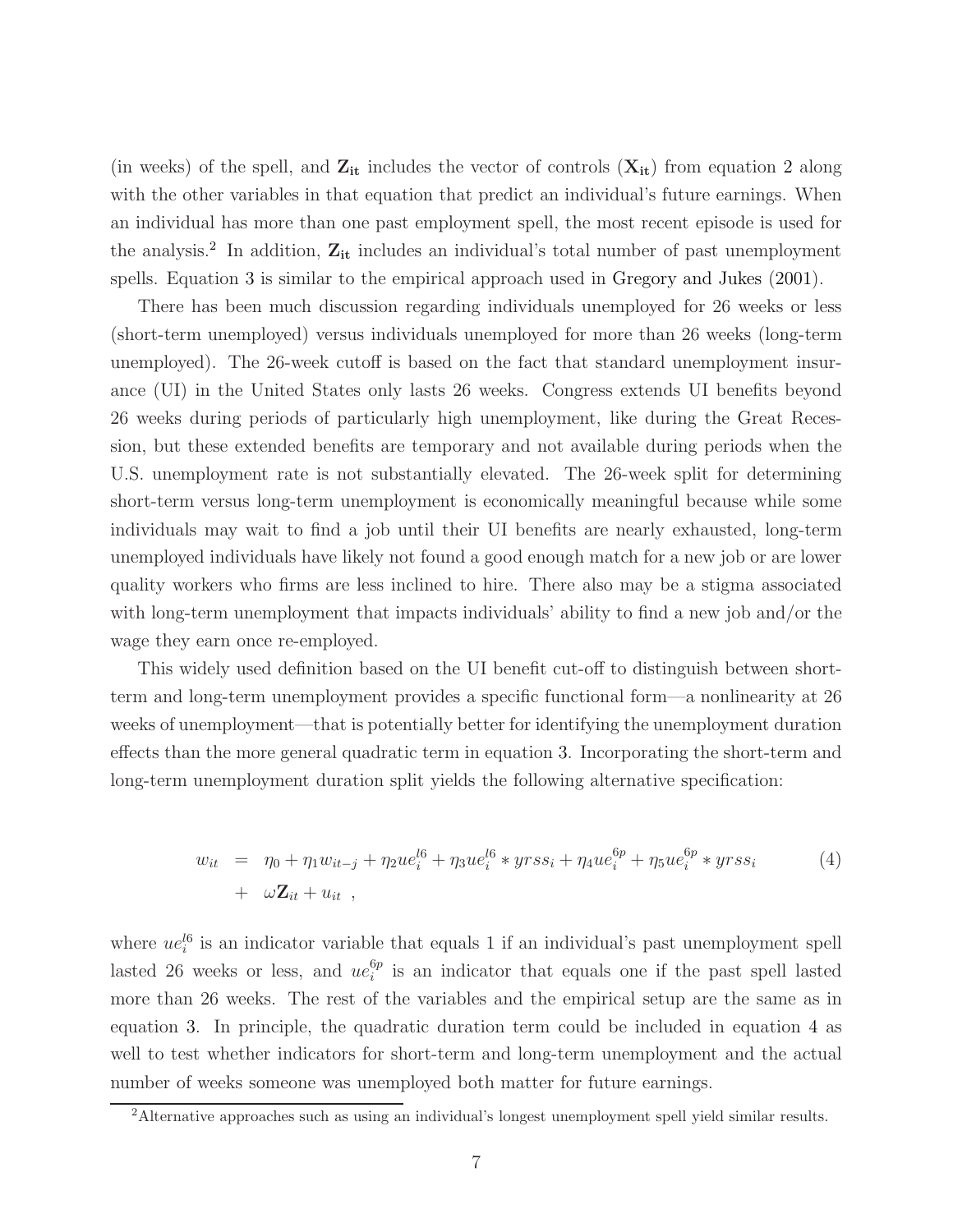#### 3.2.2 Other Outcomes

This paper also examines the impact of past unemployment spells and unemployment duration on future homeownership and household wealth holdings. These relationships are calculated by substituting out the dependent variable in equations [3](#page-6-1) and [4.](#page-7-0) For example, to estimate the impact of past unemployment on future homeownership, equation [4](#page-7-0) is modified as follows:

$$
ho_{it} = \eta_0 + \eta_1 ho_{it-j} + \eta_2 ue_i^{l6} + \eta_3 ue_i^{l6} * yrss_i + \eta_4 ue_i^{6p} + \eta_5 ue_i^{6p} * yrss_i
$$
(5)  
+  $\omega \mathbf{Z}_{it} + u_{it}$ ,

where  $ho_{it}$  is an indicator that takes the value of 1 if the individual is a homeowner at time t and is zero otherwise, and  $ho_{it-j}$  is a homeownership indicator j periods earlier. For financial wealth, the dependent variable is financial wealth (excluding housing) relative to income in period t. The estimates similarly control for financial wealth relative to income in period  $t-j.^3$ 

#### 3.3 Timing and Discussion

The data used to estimate equations [3](#page-6-1) and [4](#page-7-0) are discussed in more detail in section 4. In terms of timing, however,  $w_{it}$  is defined an individual's real labor income as of 2004, while  $w_{it-j}$  measures an individual's average real labor income between 1994 and 1996. An average is taken to reduce measurement error, although alternative specifications of past earnings including earnings at a given (younger) age of the worker—yield very similar results. Earnings from 2004 (the 2005 survey year) are used to maximize the potential length of time since an individual's unemployment spells, and also avoid any confounding effects due to the housing collapse and start of the Great Recession.

Given this timing approach, equation [4,](#page-7-0) for example, becomes:

<span id="page-8-0"></span>
$$
w_{i,2004} = \eta_0 + \eta_1 \bar{w}_{i,1994-96} + \eta_2 u e_i^{l6} + \eta_3 u e_i^{l6} * y r s s_i + \eta_4 u e_i^{6p} + \eta_5 u e_i^{6p} * y r s s_i
$$
(6)  
+  $\omega \mathbf{Z}_{it} + u_{it}$ .

<sup>&</sup>lt;sup>3</sup>Financial wealth and homeownership are measured at the household level due to data availability, as discussed in section [4.](#page-10-0)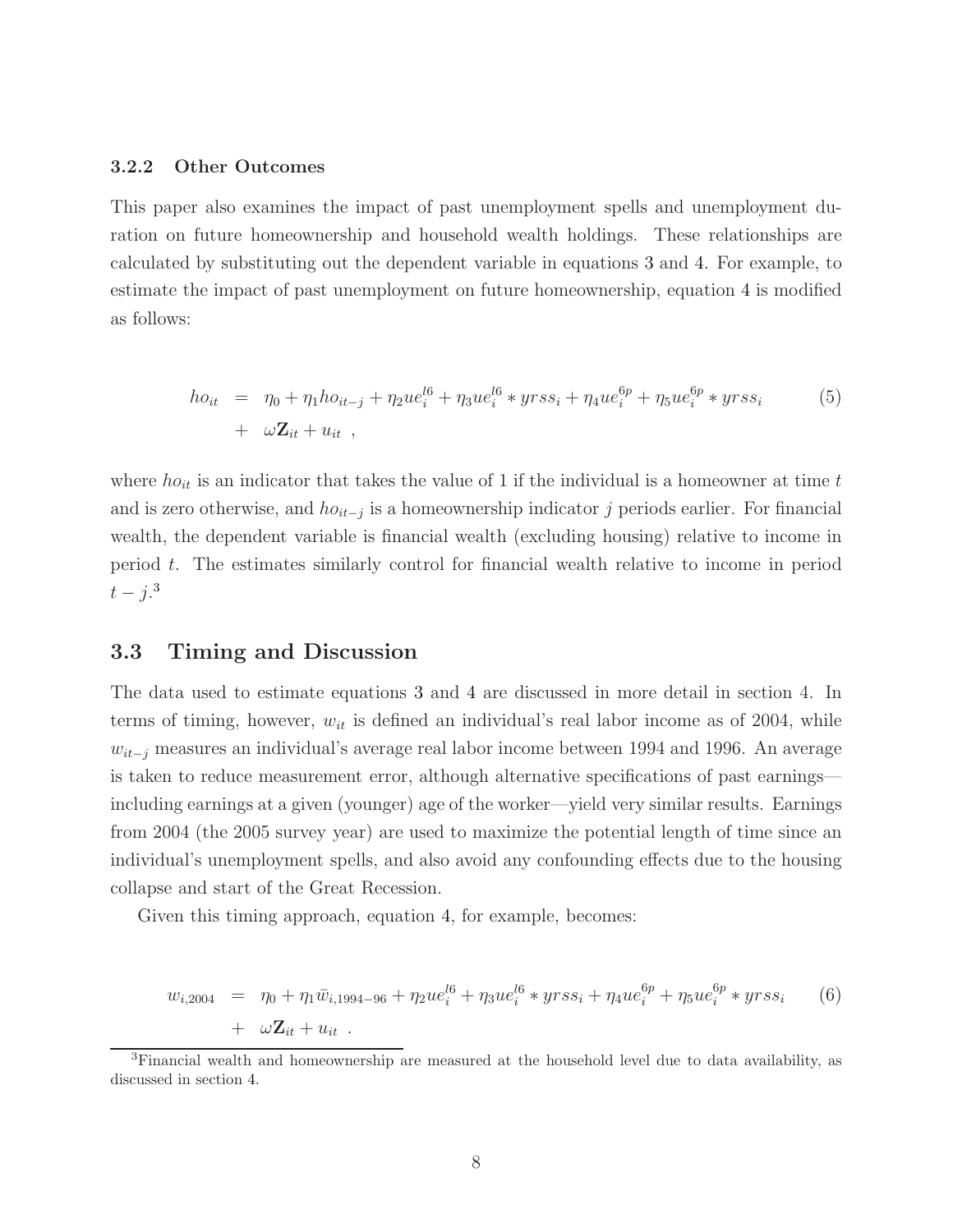An alternative timing and estimation approach would be to measure individuals' earnings at set intervals since their most recent unemployment spell (one-year, two-years, and so on). [Gregory and Jukes](#page-21-3) [\(2001](#page-21-3)) and [Nickell, Jones, and Quintini](#page-21-7) [\(2002\)](#page-21-7) employ this approach but both studies have more frequent (quarterly) data on household unemployment spells and earnings and are more interested in the short-run dynamics of unemployment and earnings. Measuring earnings at a specific point in time seemed appropriate given the goals of this paper. It is also easier to draw parallels between this type of wage equation and the equations used to estimate the impact of unemployment on other economic outcomes.

An important issue when estimating equation [6](#page-8-0) and the equivalent version of equation [4](#page-7-0) is that individuals with no earned income in 2004 are excluded from the analysis since their log wages are undefined. Excluding these zero earners when estimating wage equations (even in levels) is standard practice in the labor literature; however, this omission ignores a potentially important selection issue. In particular, an individual's labor force participation decision impacts whether or not he or she has positive earnings, and past spells of unemployment may effect an individual's decision whether to remain in the labor force. Someone that has experienced multiple unemployment spells and/or a difficult time finding a job after his or her most recent job loss may decide to drop out of the labor force rather than continue searching for a new job. In such a situation there is a relationship between an individual having zero earnings and their employment duration that is ignored by excluding zero earners from the sample. Ignoring these workers who have dropped out of the labor force due to past unemployment spells may result in an inaccurate estimate of the relationship between unemployment duration and an individual's future earnings. The results in section [5](#page-12-0) include estimates that explicitly control for this potential selection bias. Estimates of the impact of unemployment on future homeownership or wealth holdings are not restricted to workers with non-zero earnings, and thus do not suffer from this selection bias. These estimates also provide an additional check of the sample selection issue.

Another potential estimation issue arises from the suggestion in the job search literature that unemployment duration and subsequent earnings are jointly determined. As noted earlier, a worker's reservation wage impacts the length of time he or she searches for a job. The longer a worker searches, the more likely he or she is to receive an offer that exceeds his or her reservation wage. At the same time, however, the wage offers a worker receives impact the duration of his or her search. This simultaneity problem is much more of an issue in studies, such as [Addison and Portugal](#page-21-2) [\(1989](#page-21-2)), that examine the impact of unemployment duration on individuals' re-employment wages rather than the longer-term impact of unemployment duration on individual's earnings. Over time a worker's wages should be tied more to his or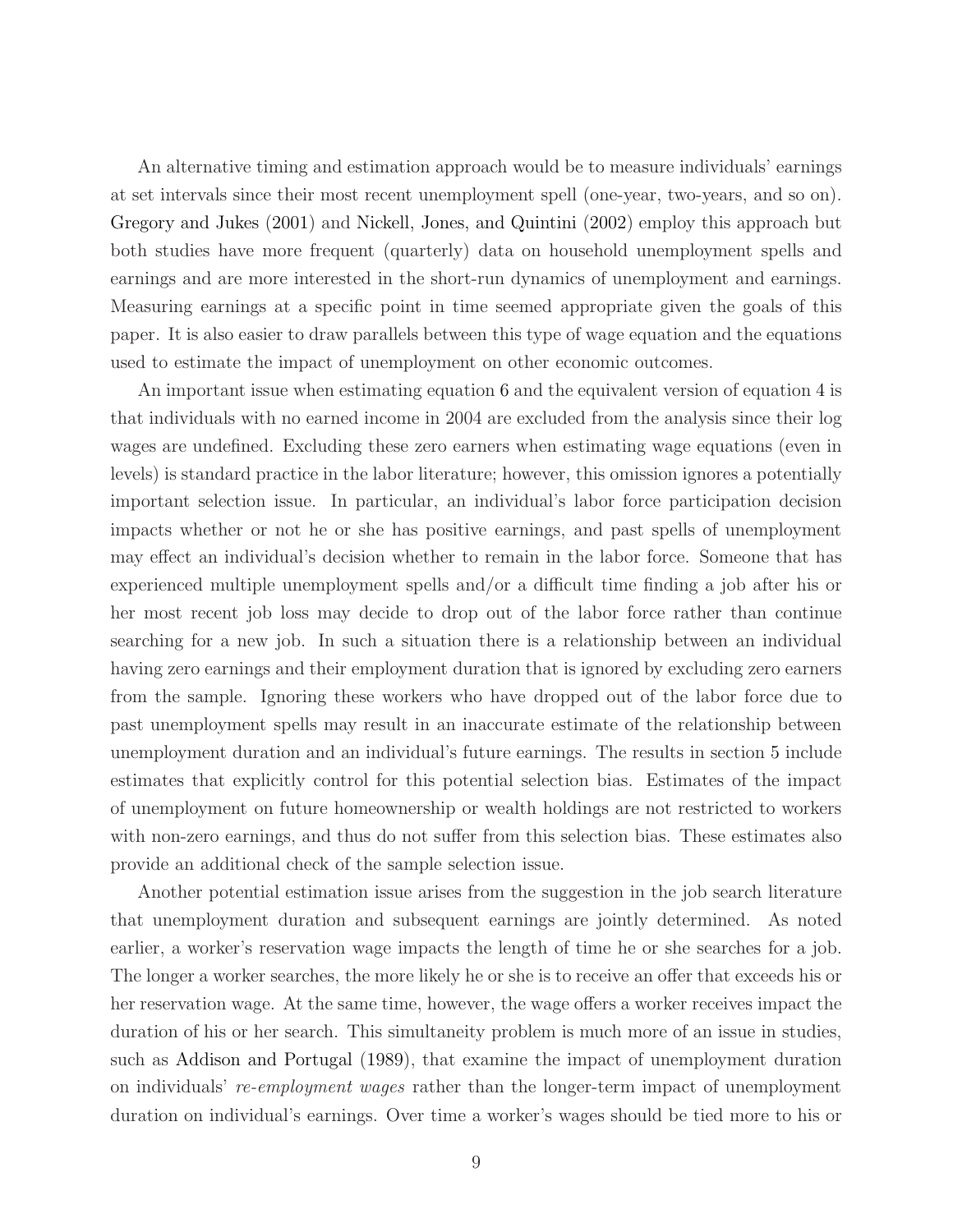her productivity and less to the length of the job search.

Still, one might be concerned that unemployment duration may provide a signal about match quality. To the extent such signalling occurs, longer unemployment spells should have less of an effect on future earnings, thus biasing this paper's estimates against finding an impact of unemployment duration on an individual's future income. That is, under this signalling scenario this paper's estimates would provide a lower bound of the true effect.

Unemployment duration could also be endogenous to the extent it is correlated with unobserved worker quality or some other component of the error term in equations [3](#page-6-1) and [4.](#page-7-0) With time, however, an employer should be able to better observe worker quality and adjust the worker's wage accordingly. Longer-duration unemployment could also proxy for skill (human capital) loss to the extent that a worker must settle for an inferior (less skilled) position in order to be re-employed. For example, a long-term unemployed manufacturing worker might be forced to accept a service industry job in order to earn a living. Conditioning the estimates of equations [3](#page-6-1) and [4](#page-7-0) on observables such as whether or not a worker has changed industries since his or her last unemployment spell helps control for such endogeneity.

## <span id="page-10-0"></span>4 Data and Estimation Sample

#### 4.1 PSID Overview

The data used in this paper come from the PSID, which is a household-level survey that began in 1968 and follows households and their offspring over time. Sixty percent of the initial 4,800 surveyed households belong to a cross-national sample from the 48 contiguous states, while the other portion is a national sample of low-income families from the Survey of Economic Opportunity. The survey was conducted annually through 1997 and biennially thereafter. The most recent wave of the PSID (2011) includes close to 9,000 households.

The PSID is particularly useful for this paper's analysis because it tracks the labor market status and earnings of the head of the household and his or her spouse (if any) along with other labor market characteristics such as the industry and occupation in which they work. This paper includes only heads of the household in the analysis because their earnings and employment records tend to be more complete and stable over time. Spouses enter and exit the labor force more frequently for reasons other than job displacement—such as taking time off to care for children—and thus their earnings are much more variable and intermittent over time.

Earnings and labor market status (unemployment and so on) are reported for the year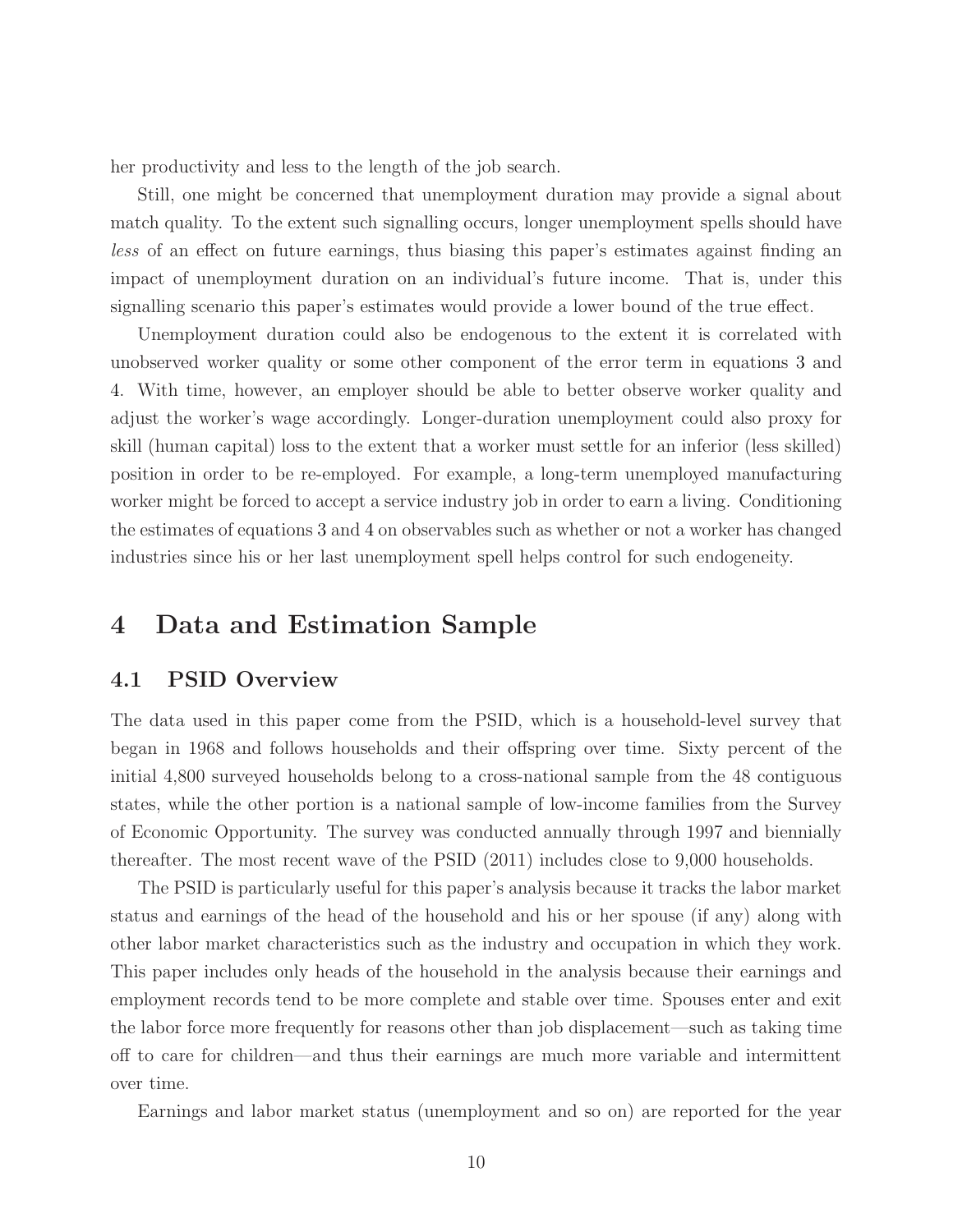prior to the survey year (for example, 2004 for survey year 2005). Depending on the PSID wave, individuals report either the number of weeks or the number of hours they were unemployed. Heads of household are divided based on whether or not they were unemployed in a given year for more than the equivalent of 26 weeks.<sup>4</sup> A worker's tenure at his or her current job is calculated based on how long he or she reports being with the current employer.<sup>5</sup>

The PSID also contains information on households' housing tenure (owner versus renter) in every wave as well as detailed wealth data in 1984, 1989, 1994, and 1999 onward. The homeownership variable takes a value of 1 if the household owns its living quarters and is 0 otherwise. These data are assigned to the household head for the purposes of analyzing the impact of unemployment spells on other economic outcomes. Where applicable, nominal dollar values are converted to real dollars using the PCE deflator (2000 base year).

The small sample size of the PSID compared to the large administrative datasets used by [Davis and Wachter](#page-21-1) [\(2011\)](#page-21-1) and others to examine job displacement effects, may limit the precision of this paper's estimates. The PSID income data are also self-reported, and are thus subject to greater measurement error than the administrative data. But using the PSID has the advantage of including data on other economic outcomes beside earnings, and it permits controlling for the duration of a worker's unemployment spell, not just whether a job displacement event has occurred. Estimates using the PSID can also control for past worker attributes and behavior that are not available from their administrative employment records.

#### 4.2 Estimation Data and Sample

The estimation sample is restricted to heads of household, and earnings (labor income) are measured as of 2004 (the 2005 survey year data) so heads of household must be in the 2005 wave and have positive labor earnings to be included in the baseline analysis. The positive earnings restriction is relaxed when an individual's selection into the labor force is taken into account using a two-step Heckman estimator. In addition, labor income is comprehensive and potentially includes earnings from multiple jobs, so the estimates control for the household head's reported number of jobs worked in 2004.

Unemployment spells are recorded between 1977 and 2000 (the 2001 survey year): the

<sup>&</sup>lt;sup>4</sup>Individuals only report their total amount of unemployment so it could encompass one episode or multiple episodes.

<sup>&</sup>lt;sup>5</sup>The job tenure data are used to create an implied job start date in each PSID wave. When this approach results in discrepancies across years for the same job, the earliest or most frequently reported start date is used. For example, suppose an individual's implied (reported) start date for his or her job in the 1990, 1991, 1992, and 1993 PSID waves are 1978, 1980, 1978, and 1978, respectively, then a start date of 1978 is used to calculate the worker's tenure at that job in all years (1990 to 1993).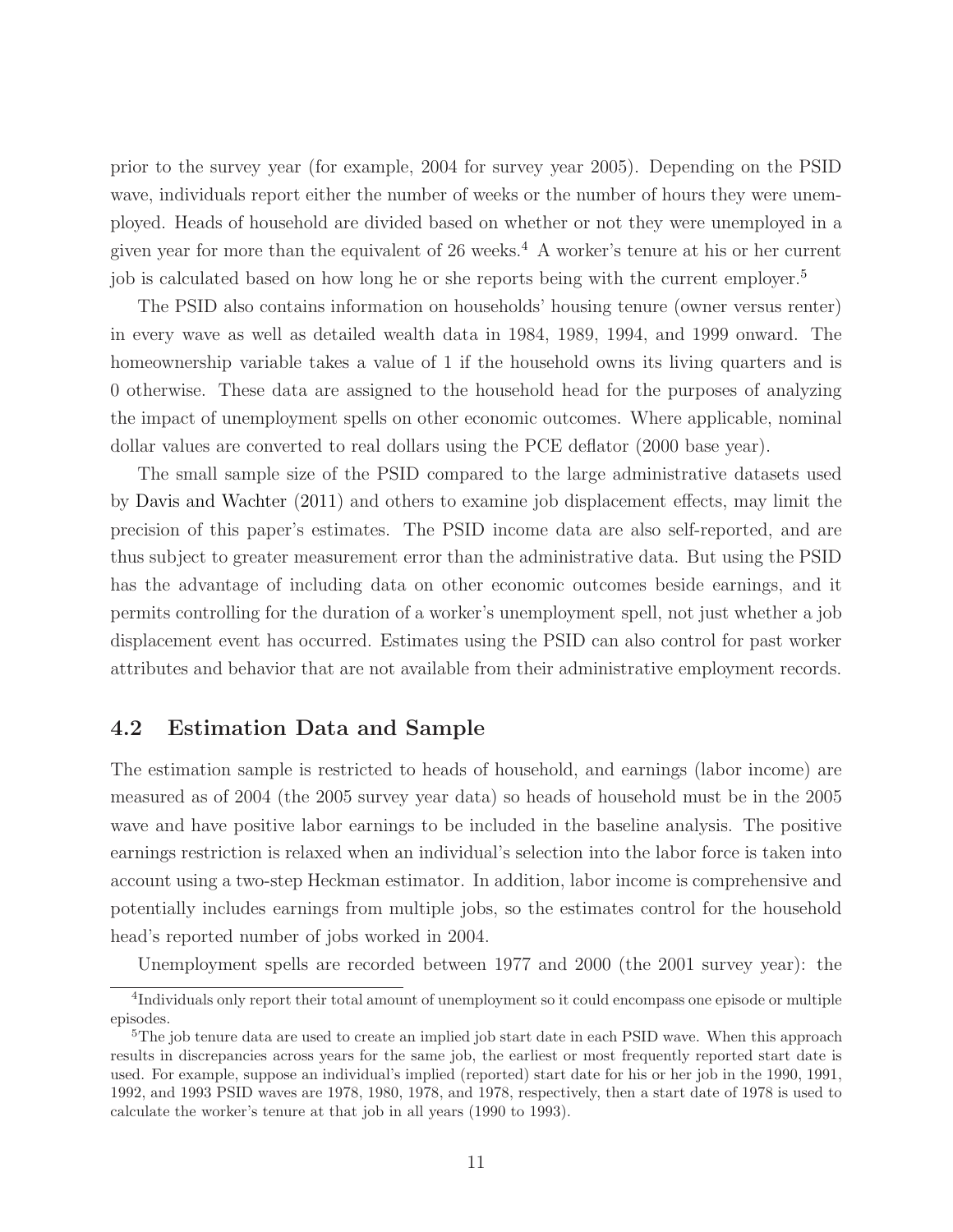most recent spell is used for individual's with more than one period of unemployment.<sup>6</sup> Since this paper is interested in the long-term effect of unemployment on earnings, individuals with unemployment episodes after 2001 are excluded from the analysis. This restriction ensures that at least three years have elapsed since an individual's last unemployment episode, which is important given this paper's emphasis on examining the long-term impact of unemployment episodes on workers' earnings. Table [1](#page-24-0) shows that there is a fair amount of variation in the number of years since an individual's last unemployment spell, although this distribution is skewed toward more years having elapsed given the sample restrictions plus the strong economy and low aggregate unemployment present in the late 1990s.

The estimates are further restricted to individuals who are 25 to 65 years old. Workers must also reside in the United States, rather than currently live in a foreign country. In order to maximize the size of the sample, individuals with missing or nonclassified industry or occupation data are assigned the reported industry or occupation of their first job (when available).<sup>7</sup> The final sample includes 2,454 individuals. Table [A.1](#page-29-0) in the appendix shows the contributions of each of the sample restrictions to the final sample size. Summary statistics for the estimation sample are shown in Table [A.2.](#page-30-0)

## <span id="page-12-0"></span>5 Results

#### 5.1 Earnings

#### Baseline Estimates

Table [2](#page-25-0) presents the baseline results, with column 1 showing estimates of equation [3.](#page-6-1) As in the existing literature, unemployment spells have a large negative impact on earnings, which are roughly 31 percent lower (on impact) for displaced workers compared to those individuals that do not experience an unemployment spell. This negative earnings effect dissipates over time, with individuals' incomes recovering almost 2 percent a year after the initial drop. Still, 10 years after an unemployment spell, a worker's labor income is almost 14 percent lower than it would have been in the absence of experiencing a job displacement. Displaced workers' income fully recovers only after about 19 years—somewhat faster than the recovery time found in [Davis and Wachter](#page-21-1) [\(2011\)](#page-21-1).

In addition, the coefficients on the unemployment duration terms suggest that for a given number of years since an unemployment spell, someone who was unemployed for 40 weeks

<sup>&</sup>lt;sup>6</sup>Individual and head of the household are used interchangably and refer to the same group of respondents.

<sup>7</sup> Industry data are replaced for 50 household heads, and occupation data are replaced for 86 heads.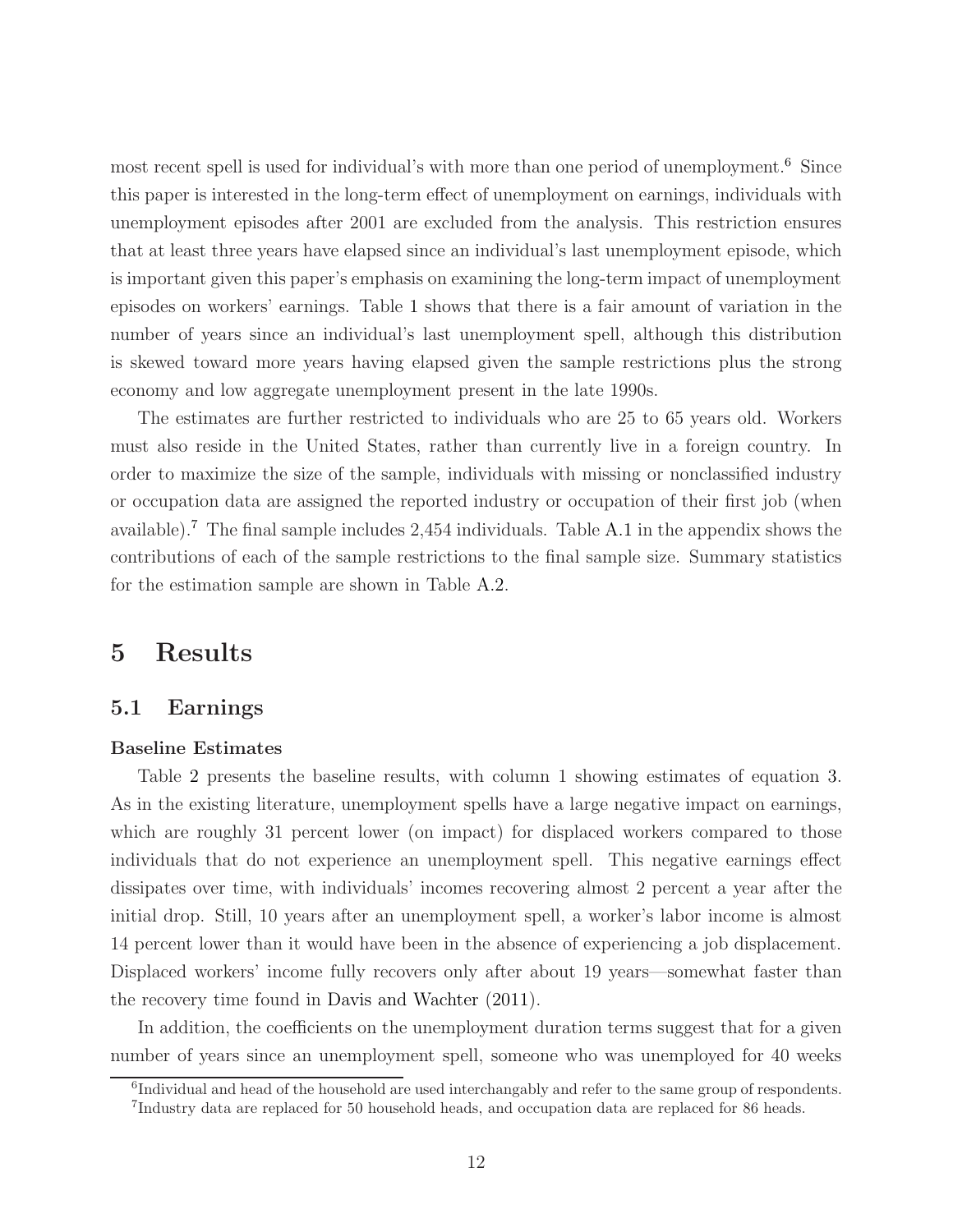had nearly 1.5 percent lower earnings than someone unemployed for only 10 weeks. This difference is precisely estimated (p-value 0.09) and suggests that unemployment duration effects the relationship between job displacement and an individual's future earnings.

The estimates in column 3 distinguish between prior short-duration and long-duration unemployment—individuals whose unemployment spell was 26 weeks or less and those who had an episode lasting 27 weeks or longer (equation [4\)](#page-7-0). The results suggest a relatively large differential effect on future earnings for short-duration versus long-duration unemployment. Past unemployment lowers wages on impact about 24 percent for short-term unemployed workers, compared with a 67 percent drop for long-duration unemployed workers.<sup>8</sup> The earnings of long-term unemployed workers recover more quickly—more than double the rate of recovery for short-term workers' wages—but even 10 years after a worker endured a longterm unemployment spell, he or she earns 32 percent less than nondisplaced workers, while the wages of workers who had a short-term unemployment spell are only about 9 percent lower. The earnings gap also closes about three or four years sooner for short-term unemployed workers than for long-term unemployed workers.

Including both the discontinuous treatment of unemployment duration with the nonlinear but continuous (quadratic) treatment does not noticeably alter these overall results and conclusions (column 5). The coefficients on the quadratic duration terms suggest that within a given duration category (short-term versus long-term), the wage loss increases with additional weeks of unemployment. This difference, however, is not large and the main duration effect comes from separating individuals based on whether they were unemployed for 27 weeks or more.

Other estimated coefficients of the wage equation have the expected signs and are similar across specifications. In particular, current earnings are positively related to past earnings, and income rises with one's amount of education. Male earnings are also higher on average than female earnings—consistent with the literature on the gender wage gap. Longer tenure at one's current employer also results in higher wages, likely because firms are better able to observe a worker's quality and productivity and pay him or her accordingly.

In contrast, wages are lower the more unemployment spells a worker has experienced, and are nearly 10 percent lower, on average, for workers that are employed in a different industry than the one they were in prior to their (last) unemployment episode. Multiple unemployment spells likely hinder career growth because a worker lacks enough lengthy employment stints at any one firm to become increasingly productive and fully signal his or her abilities. As a

<sup>8</sup>This difference is borderline significant (p-value 0.13)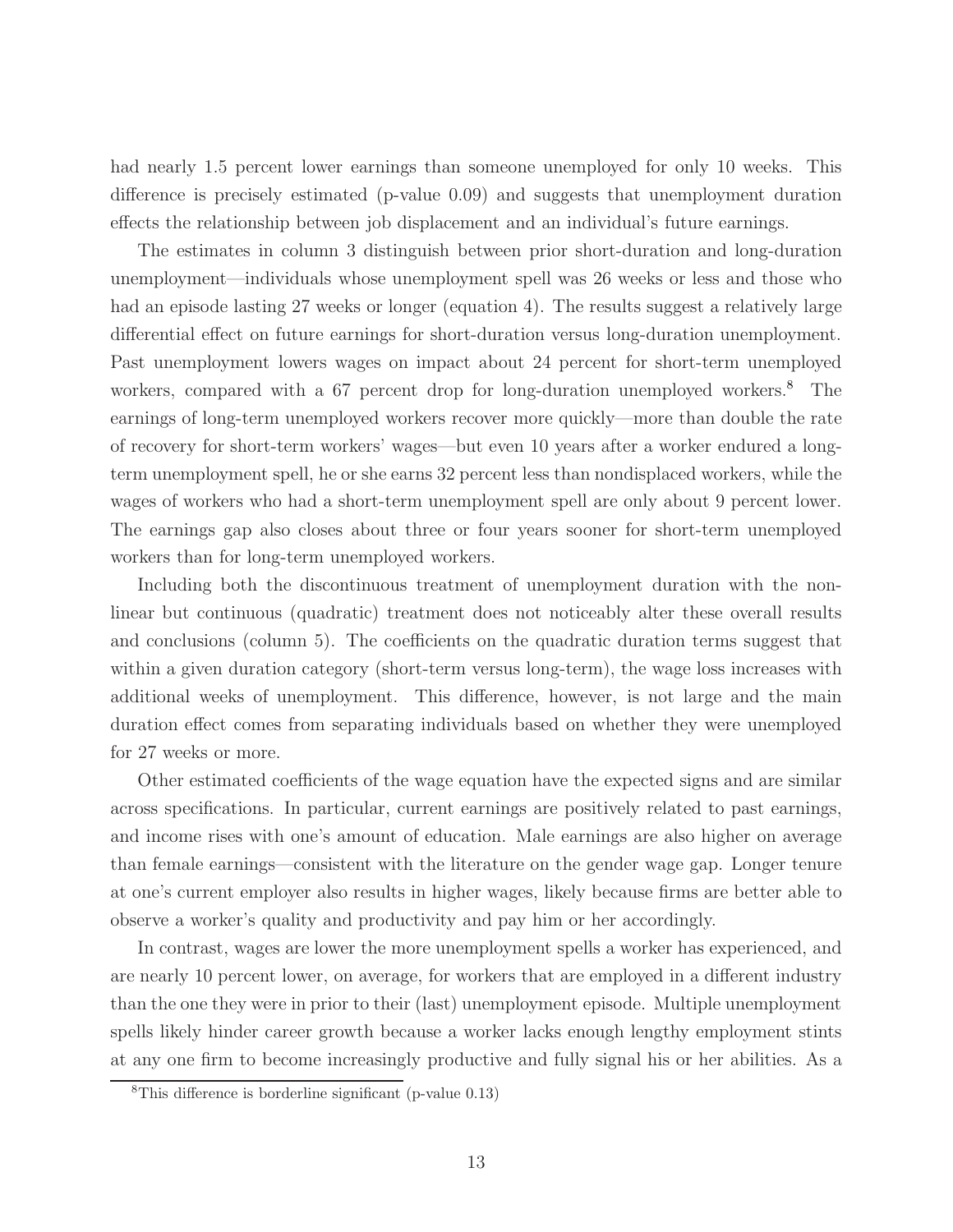result, he or she likely never gets on a stable wage growth path over time. Lower wages due to a worker changing industries is likely related to firm-specific skill loss and/or a worker's inability to find a good re-employment match, perhaps due to the increased destruction of good jobs. That is, the worker may have to settle for a less-skilled or lower paying position to regain employment—such as a manufacturing worker being forced to switch to a service sector job after the factory job was outsourced to another country.

#### Controlling for Selection

Columns 2, 4, and 6 in Table [2](#page-25-0) mimic the ordinary least squares (OLS) estimates in the columns 1, 3, and 5, respectively, but are estimated using the two-step Heckman selection procedure to control for labor force selection issues arising from excluding individuals with zero earnings from the baseline analysis. As noted earlier, individuals with zero labor earnings in 2004 may be so-called discouraged workers due to past unemployment spells and either are searching for a job with much less intensity than before or have stopped searching completely and have "retired" from the workforce or gone on disability. The Heckman two-step approach first estimates the probability that an individual is in the labor force in 2005 and then conditional on that estimate, analyzes the impact of unemployment duration on the worker's earnings in the second stage. This procedure allows households with zero earnings to be potentially included in the second-stage estimates.<sup>9</sup>

Following [Gregory and Jukes](#page-21-3) [\(2001\)](#page-21-3), the cumulative duration of any and all past unemployment spells for a worker is the excluded variable used in the first-stage equation to predict the worker's labor force status in the second stage. In addition, the indicator variable for whether a worker has changed industries since his or her last unemployment spell is dropped from the first-stage equation because a worker with zero earnings does not have current industry information. All other explanatory variables from the second stage are included in the first-stage equation. Alternative first-stage specifications that include a measure of local labor demand following [Bartik](#page-21-10) [\(1993](#page-21-10)) or the relative local unemployment rate compared to the national average yield very similar results, but have fewer observations.

The estimated unemployment effects in columns 2, 4, and 6 are larger than in the baseline

<sup>9</sup>Labor force participation is determined based on an individual's self-reported employment status. Individuals that report they are working, temporarily laid off, or unemployed and looking for work are classified as participating in the labor market, while individuals that report being retired, disabled, or in school are classified as being out of the labor force. Using this metric, roughly 80 percent of household heads in 2005 are classified as being in the labor force. The timing of the employment status data in the PSID is not ideal since the data are recorded in the survey year while the income data cover the prior year. Most of the interviews occur in early 2005, however, so individuals' reported employment status is likely highly correlated with their status in 2004.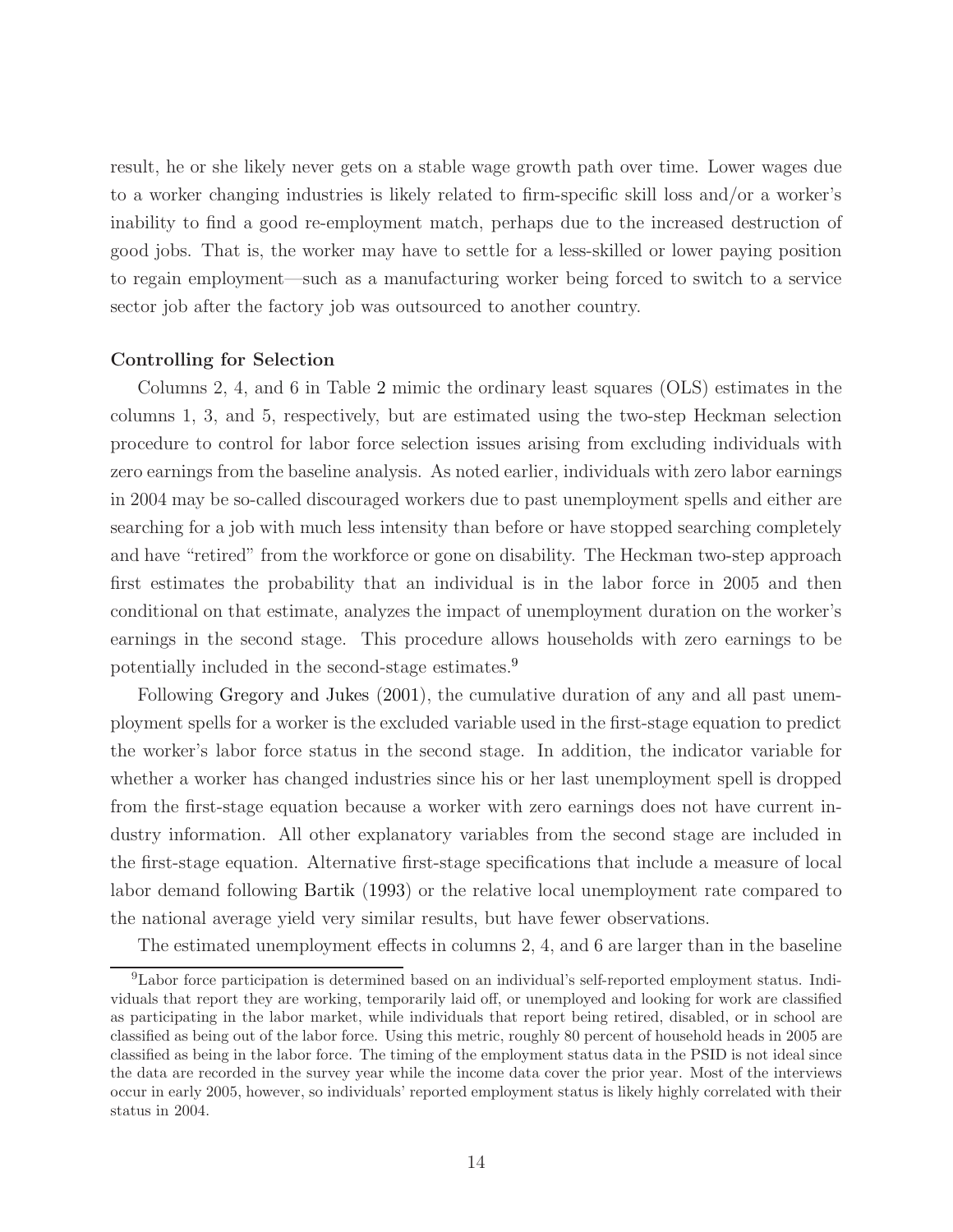results—especially for the impact of long-duration unemployment.<sup>10</sup> The rate at which the earnings gap closes with time is also larger though, so the qualitative story that the gap closes after 18 to 20 years is quite similar to the baseline case. The implied earnings losses after 10 years, however, are somewhat larger—about 14 percent for the short-term unemployed and about 48 percent for the long-term unemployed. These wage losses are somewhat larger than the OLS estimates of 9 percent and 32 percent, respectively. These differences are not statistically significant but are broadly consistent with the OLS results potentially being a lower bound on the true unemployment and earnings effect.

Overall, the results that control for selection are similar to the OLS estimates—if not a little stronger—and are nearly identical qualitatively. In addition, the sample restrictions are relaxed for the selection equations to include individuals with unemployment spells since 2000—those individuals that may be more likely to be discouraged workers—and the results again are very close to the OLS estimates.<sup>11</sup> In other words, there is little evidence that the estimated relationship between unemployment and future earnings is impacted by selection bias. [Gregory and Jukes](#page-21-3) [\(2001\)](#page-21-3) and [Arulampalam](#page-21-11) [\(2001\)](#page-21-11) reach similar conclusions regarding the role of selection in estimating the relationship between unemployment spells and workers' future income.

An additional sample selection concern is that more productive workers are hired first out of unemployment, and thus the remaining long-duration unemployed workers are lower quality workers. Under this scenario the coefficient estimates would pick up a quality effect rather than a duration effect. The wage equations in this paper, however, control for past earnings as a proxy for worker quality. In addition, if the worker quality story was true, then the estimated impact of unemployment on earnings should be minimal at best for short-term unemployed workers. However, a nontrivial wage gap persists for short-duration unemployed workers even 10 years after their job displacement in both the OLS and selection-corrected estimates—a finding that is inconsistent with the worker quality argument.

#### Robustness and Extensions

A potential concern is that women's labor market participation could be unduly influencing the results. That is, women tend to have more variable employment histories than men due to their taking time off to have and care for children, among other factors. Table [3](#page-26-0) shows estimates of equations [3](#page-6-1) and [4](#page-7-0) with the sample restricted to males. The results are

<sup>&</sup>lt;sup>10</sup>The point estimates are very close to the OLS estimates if only the nonlinear functional form of the first-stage equation is used for identification.

<sup>11</sup>Unemployed workers in 2004 are still excluded from the analysis.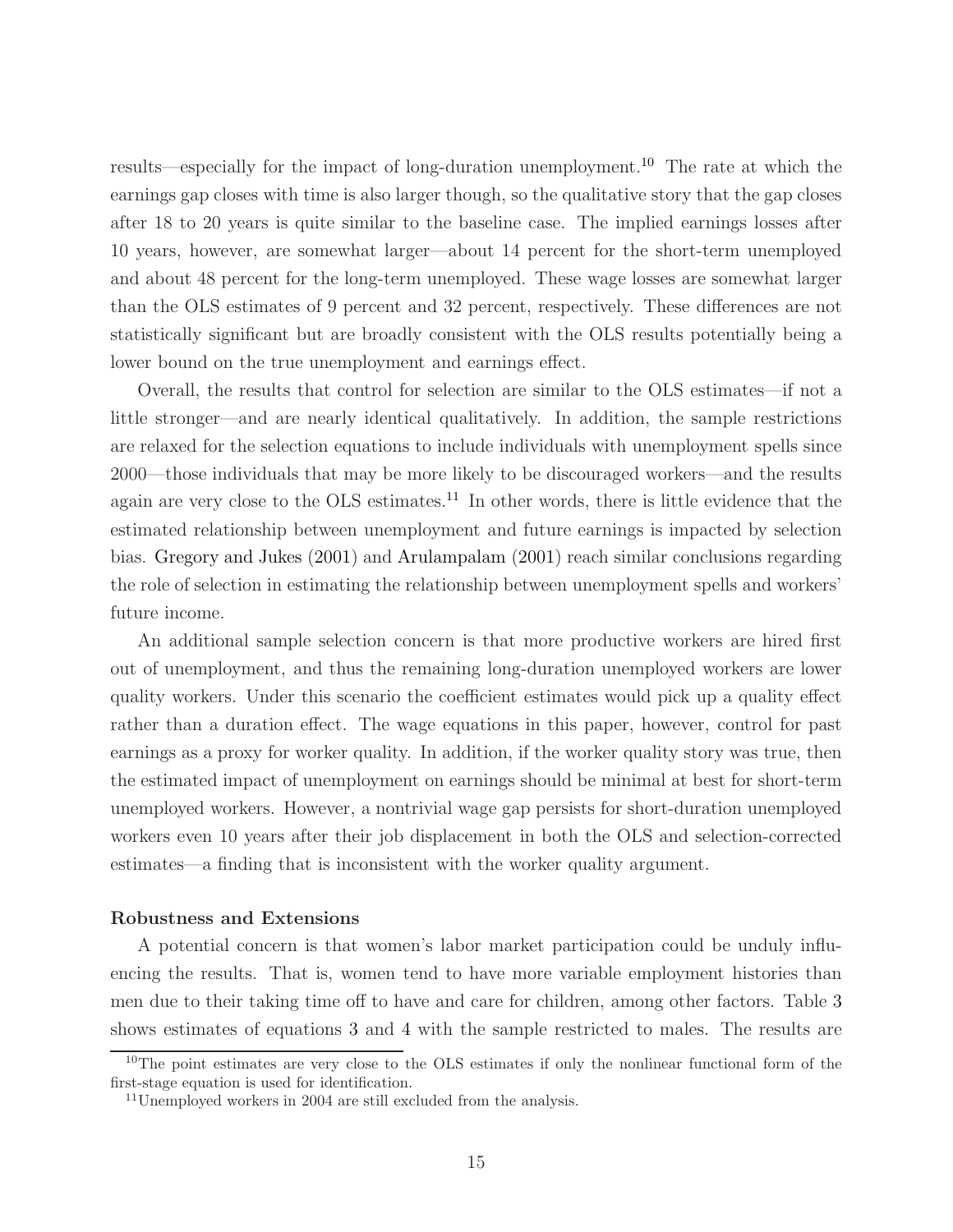very similar to the baseline findings although some of the effects are estimated somewhat less precisely due to the smaller sample size. As before, the results are also similar whether or not the estimates account for potential selection bias. It does not appear, therefore, that the inclusion of female-headed households is driving the baseline results.<sup>12</sup>

In addition, an important assumption in the baseline estimates is that the number of years since an individual's most recent unemployment spell (if any) has a linear effect on the worker's earnings returning to what these would have been without the job loss. It is possible, however, that wages catch up in a nonlinear manner. For example, wages may recover more slowly in the initial years after a job displacement and then rebound faster as more time elapses or vice versa. To test this possibility the estimates in Table [4](#page-27-0) interact the unemployment spell indicators with a series of dummy variables for the number of years since an individual's last unemployment episode. The dummy variables cover a three to 12 year period since the last unemployment episode (excluded category), a 13 to 18 year period, and 18 years or more. These three bins were chosen to keep relatively equal numbers of workers in each category.<sup>13</sup> For simplicity, only OLS estimates are reported.

The results in Table [4](#page-27-0) are consistent with the baseline findings—earnings fall sharply with a job loss and then rise over time toward what these earnings would have been in the absence of the worker experiencing an unemployment spell. The earnings gap closes after about 18 years—a similar time horizon as in the baseline estimate. <sup>14</sup> The duration of one's unemployment episode also continues to matter for future earnings—individuals who experience a long-duration unemployment spell are initially much worse off than individuals who endured shorter unemployment spells.

Overall, the estimates suggest that earnings recover in a somewhat nonlinear manner, especially when unemployment duration is taken into account. Wage recovery doubles when the time elapsed since an unemployment episode is 13 to 18 years and 18 years or more, while the implied wage growth between years three and 12 is somewhat slower. Still, it is not clear how much of this doubling in the later years is due to the fact that individuals whose unemployment spell occurred 19 years ago are grouped with individuals that have gone 25 years since their last unemployment episode. Assuming a nonlinear wage recovery rate also does not change the overall implications of the estimates given that unemployment duration

 $12$ The default head of household in the PSID is always a male, so female-headed households are single-parent households unless a male spouse is incapacitated.

<sup>&</sup>lt;sup>13</sup>Alternative choices with sufficient group sizes yield qualitatively similar results.

<sup>&</sup>lt;sup>14</sup>The impact effect of job displacement on earnings is smaller than in the baseline results because it includes the excluded category of workers that are three to 12 years removed from their most recent unemployment spell, and thus the estimated coefficients include some wage recovery.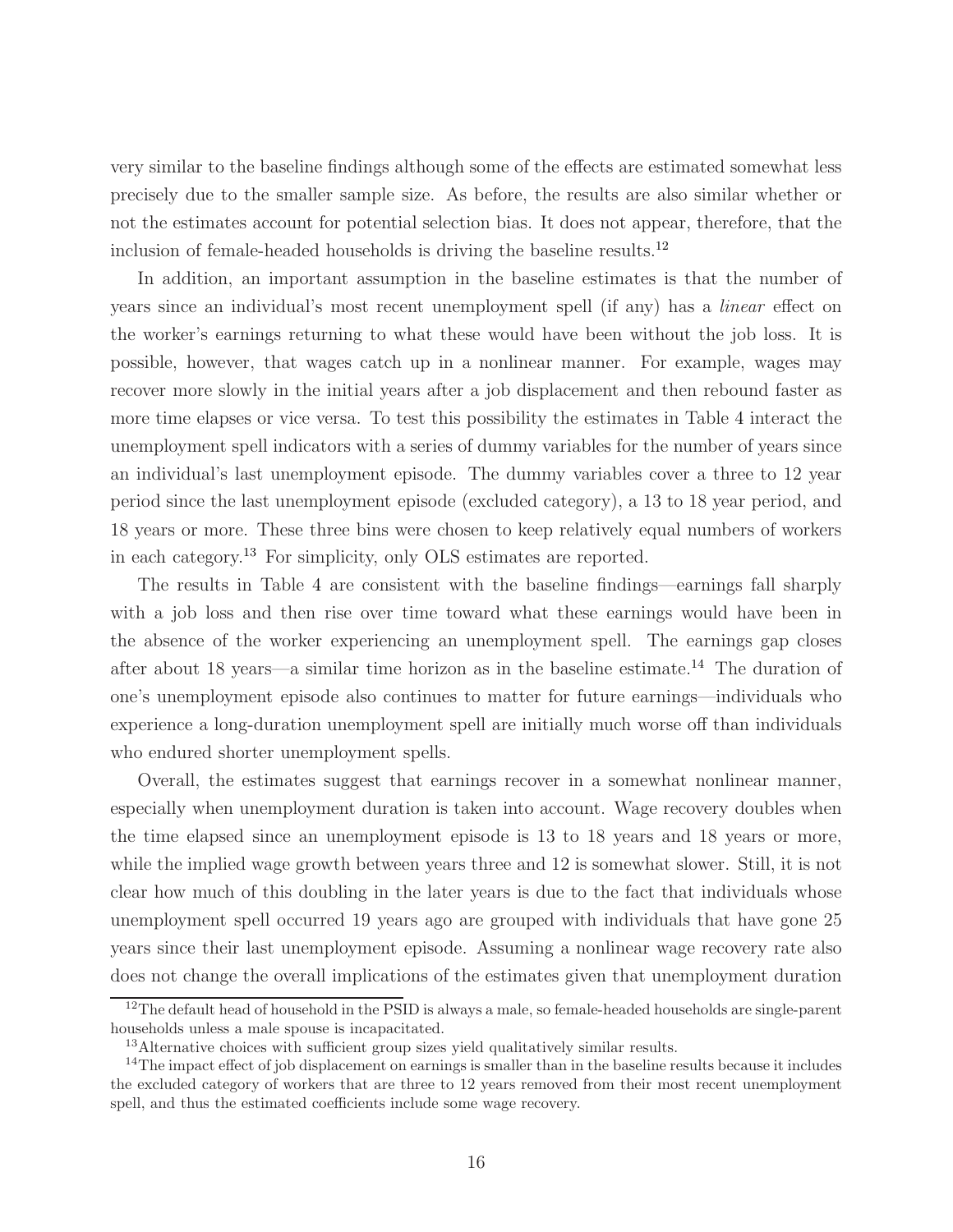continues to matter for future earnings and the wage gap closes in a similar time frame as the baseline estimates.

This paper's results are also not sensitive to using alternative years for measuring an individual's income. In some instances, the effects are even stronger such as when earnings are measured as of 2000 instead of 2004—past unemployment spells have an even greater negative impact on an individual's subsequent earnings (not shown).<sup>15</sup>

Lastly, [Davis and Wachter](#page-21-1) [\(2011](#page-21-1)) show that conditional on job displacement, workers that lose their jobs during a recession are worse off than workers that lose their jobs during an expansionary period. It is not clear though, a priori, that such a wage differential should exist based on the business cycle conditions present when a worker experiences a job loss. During recessions many workers are laid off due to plant closings and other factors tied to the decline in aggregate demand, and these types of job losses are not linked to their individual abilities. In contrast, individuals laid off during expansionary periods may be viewed as lower quality workers since they most likely lost their job for some reason other than an aggregate demand shock. This reasoning would suggest a result opposite the one in [Davis and Wachter](#page-21-1) [\(2011](#page-21-1))—workers laid off during a recession should be better off than workers laid off during an expansion. In this paper, controlling for unemployment spells taking place during a recession has very little impact on the overall results, and there is not a differential earnings effect for workers laid off during a recession versus an expansion (not shown). Perhaps for some workers being laid off during a recession is beneficial while it is detrimental to others, and the effects cancel out across workers and different recession periods. The impact on a workers future earnings of being laid off during the Great Recession versus afterwards could differ, however, given the severity of this recent economic downturn.

#### 5.2 Other Outcomes

An advantage of using the PSID for this paper's analysis is that one can trace the impact of unemployment on future outcomes besides an individual's subsequent earnings. Table [5](#page-28-0) reports probit estimates (marginal effects) of the impact of past unemployment spells on an individual's homeownership status in 2005. Aside from the use of a probit model, the regression framework is very similar to the baseline approach. The dependent variable is 1 if the individual is a homeowner in 2005 and is 0 otherwise. Controls that matter for earnings—such as whether a worker changes industries—but that likely do not matter for

<sup>&</sup>lt;sup>15</sup>The sample restrictions and variable timing are adjusted accordingly when 2000 earnings or other measures are used.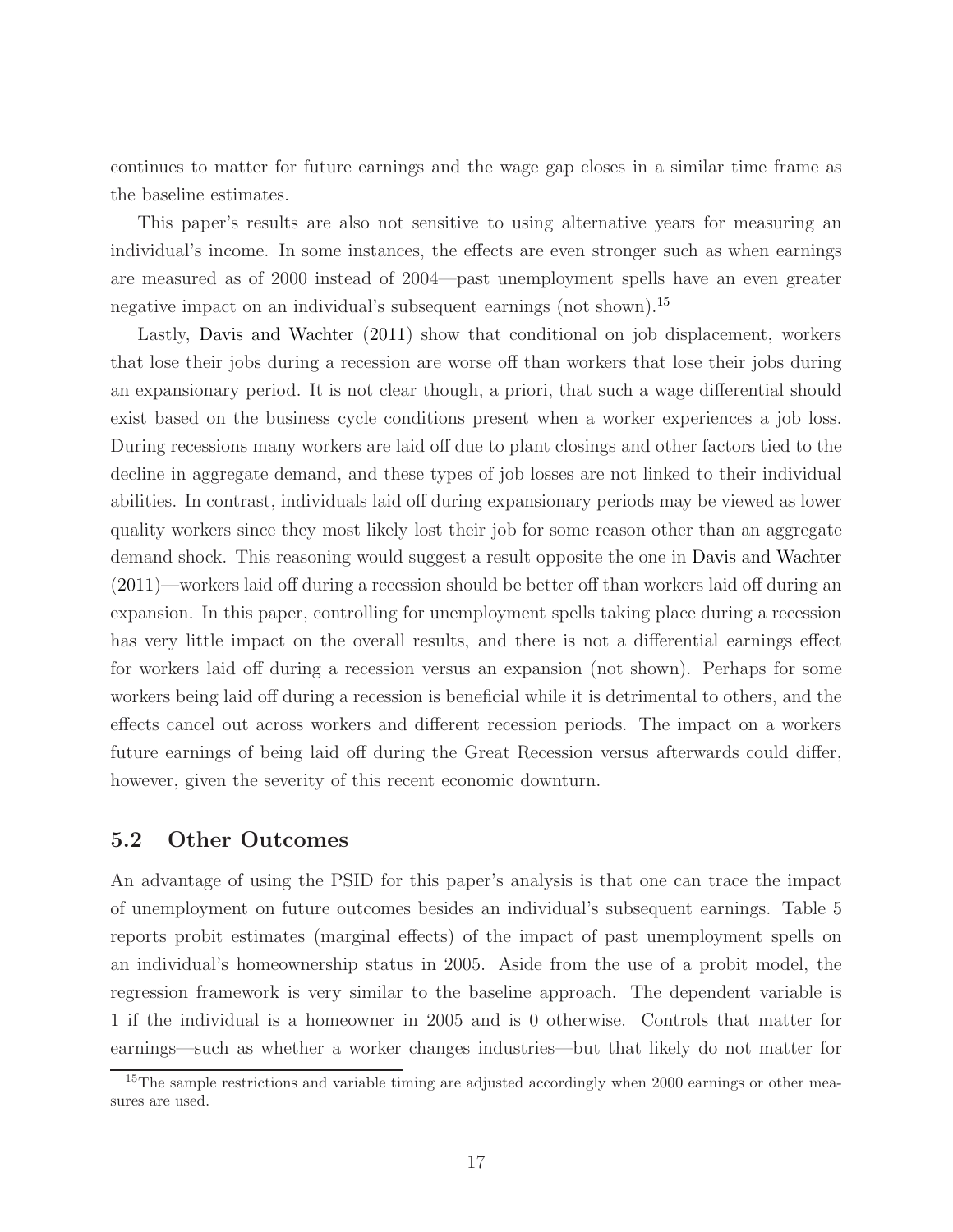homeownership are dropped from the analysis, while additional controls are added such as the individual's current (2004) log earnings, lagged financial wealth relative to income, and the total duration (in weeks) of all the household head's past unemployment spells.<sup>16</sup> As the estimates demonstrate, adding or subtracting these controls does not have much effect on the coefficients of interest.

The results in Table [5](#page-28-0) show that after controlling for individuals' income, wealth, past homeownership status, and other factors that likely impact their housing tenure decisions, past unemployment spells have a negative effect on current homeownership status. In particular, individuals that experience an unemployment episode have a roughly 10 to 12 percentage point lower predicted probability of homeownership than individuals without a past job displacement episode (see columns 1 to 3). This homeownership gap closes over time—similar to the earnings gap—as more years elapse since an individual's last unemployment spell. Indeed, the gap is roughly halved after 10 years and is nonexistent after 20 years.

The estimates that divide households based on the duration of their most recent unemployment episode (columns 4 to 6) suggest that homeownership is most impacted for workers who in the past experienced a long-duration unemployment spell. The predicted probability of homeownership is substantially lower for individuals who experienced a long-term unemployment spell compared to those who had a short-term spell—a difference that is statistically significant. In addition, for long-duration unemployed individuals a homeownership gap persists even after 20 years, whereas the negative homeownership effect for short-term unemployed individuals is small and imprecisely estimated.

Overall, the results in Table [5](#page-28-0) reinforce the idea that unemployment spells of any length, but especially long-duration unemployment, have negative economic consequences for workers. Examining the impact of unemployment on future homeownership rather than on future earnings is advantageous because individuals with zero income are easily incorporated in the analysis.<sup>17</sup> Since the estimates control for workers' income, the results further suggest that unemployment spells have a robust economic impact beyond their influence on future earnings. Removing income from the analysis (columns 3 and 6) reduces the fit of the estimated equations but does not have a substantial impact on the results aside from the unemployment effect being slightly larger, as one would expect.

A potential concern with this analysis is that the unemployment indicators are not capturing the impact of job loss but instead the effect of some other unobserved factor on home-

<sup>&</sup>lt;sup>16</sup>Lagged wealth rather than contemporaneous wealth is included because it is arguably more exogenous with respect to an individual's current homeownership status.

 $17E$ xcluding individuals with zero income in 2004 does not noticeably impact the results.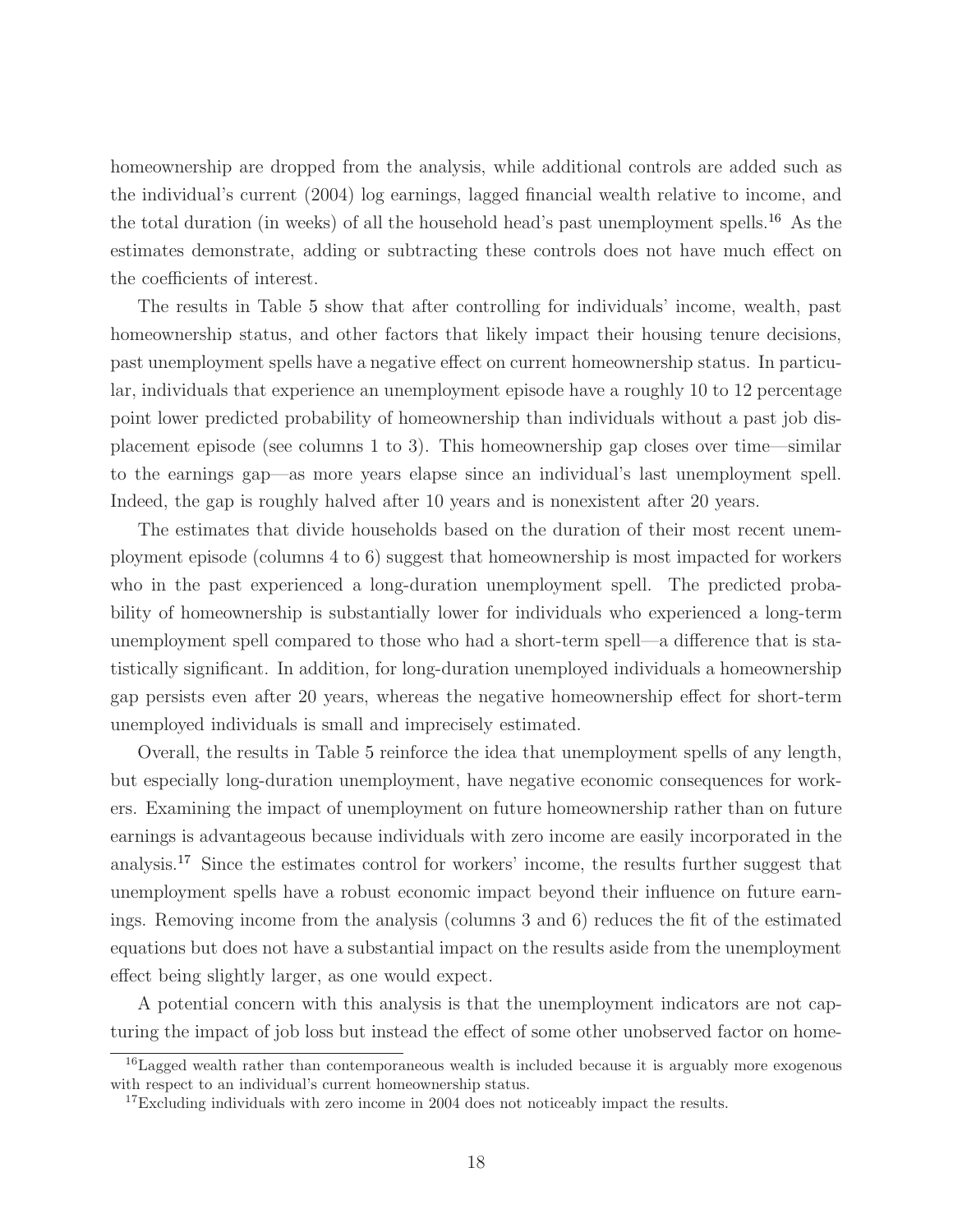ownership. It is hard, however, to think of an unobserved variable that would be correlated with both past unemployment spells and current homeownership. House prices might be one such variable, but the correlation between house prices and unemployment was strongest during the Great Recession rather than the years covered by the sample used in this paper. The estimates also include state fixed effects, which should absorb any regional differences in house prices or other economic conditions that might impact homeownership. In addition, the estimated impact of financial assets, income, gender, race, and education on homeownership have the expected signs, which is inconsistent with the results being completely spurious.

One reason that past unemployment spells might impact homeownership is that unemployment creates job instability and uncertainty. Households with a recently unemployed head may prefer to rent rather than own until the head finds a new job. Overall, the greater the total number of weeks an individual has been unemployed in the past (total duration), the less likely he or she is to own a home. Renting also allows individuals to be more mobile should an employment opportunity become available that requires relocation. In addition, banks are likely less willing to lend money to an individual with an unstable job history than to someone that has never experienced a job loss.

Past unemployment may also impact wealth accumulation since unemployment spells likely affect an individual's ability to save. Estimates of the relationship between past unemployment and an individual's future wealth are mixed and for the most part imprecisely estimated. There is some evidence that longer duration unemployment spells have a negative impact on an individual's total wealth, conditional on past wealth holdings, income, and other controls used in the baseline estimates. This result, however, is not robust to alternative measures of wealth.<sup>18</sup>

In some instances, the sign of the unemployment effect on wealth is positive, suggesting that past unemployment leads to more wealth accumulation—a finding that is broadly consistent with greater job instability leading to greater buffer stock saving accumulation. Either way, there is not convincing evidence that unemployment spells have an impact on wealth accumulation beyond their effect on earnings. Since earnings and saving are closely related (low-income households have difficulty saving) it may be the case that unemployment does not have an independent effect on wealth accumulation like it does with homeownership. After all, job stability and job history matter for things beyond earnings such as obtaining a mortgage, whereas wealth accumulation is mainly driven by saving behavior and asset price

<sup>&</sup>lt;sup>18</sup>Wealth measures include the log level of real total wealth and real financial assets (stocks, bonds, cash, and retirement accounts), as well as total wealth relative to income and financial assets relative to income. The impact of unemployment on an individual's change in wealth over time was also considered.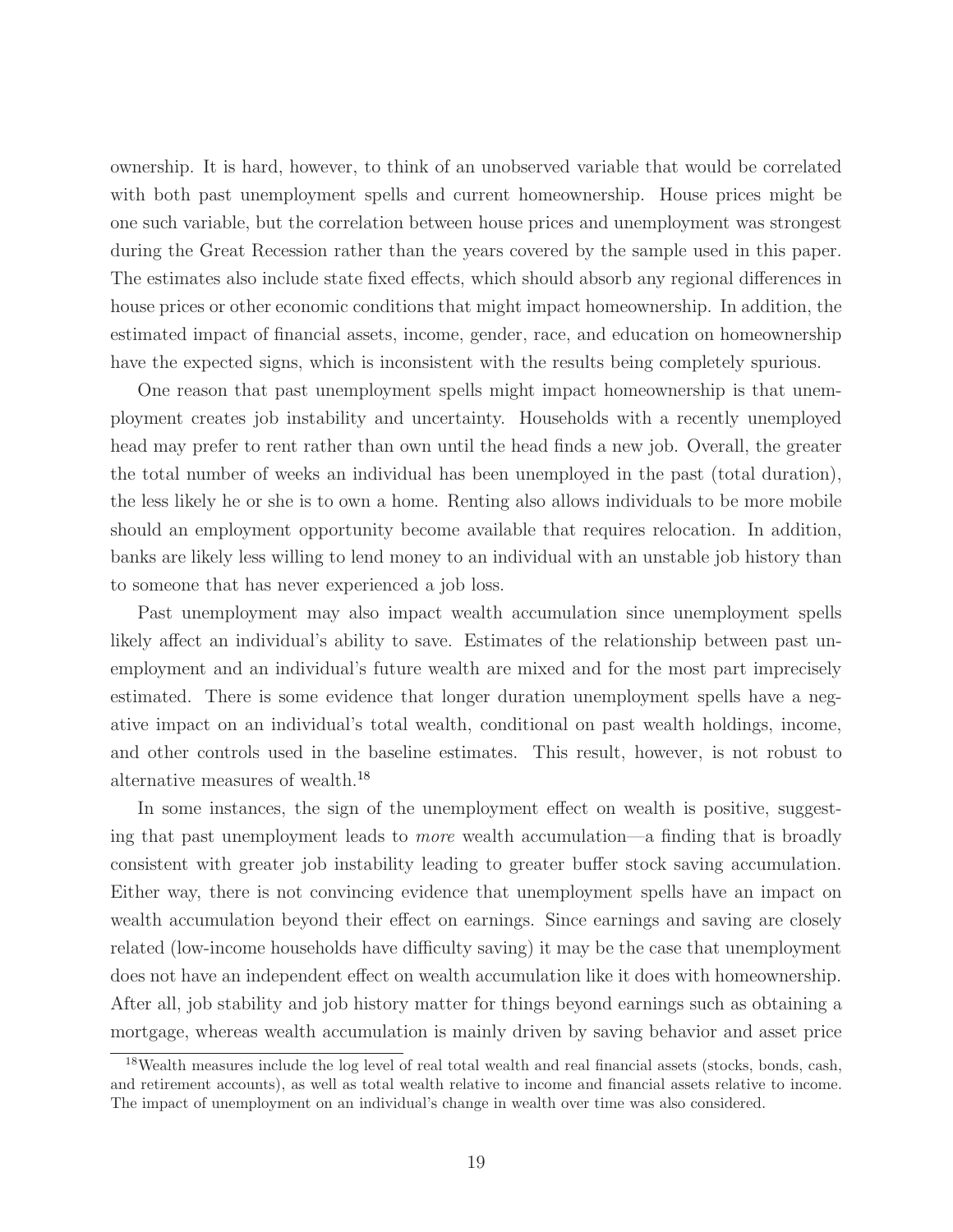fluctuations.

## 6 Conclusion

This paper examined the impact of unemployment duration on individuals' future earnings. Overall, job displacement negatively impacts workers' earnings, and for nearly 20 years their income remains lower than the income of nondisplaced workers. The results further show that unemployment duration matters for these earnings effects—workers unemployed for more than 26 weeks experience a much larger negative income effect and have lower earnings even after 10 or 15 years than those workers that experienced shorter-duration unemployment spells. This finding is inconsistent with the idea that a longer job search leads to better employment matches, and is more consistent with unemployment resulting in human capital (skill) loss or so-called scarring effects. Past unemployment spells also impact individuals' future homeownership status.

The costs associated with persistently high unemployment—especially long-duration unemployment are an important factor in assessing the efficacy of nontraditional monetary accommodation. Indeed, much debate has occurred regarding the costs and benefits of the Federal Reserve's third round of quantitative easing (QE3). Measuring the impact of QE3 on aggregate demand is difficult since we cannot know how the economy would have fared in the absence of this policy. The unemployment rate, however, has fallen a good bit since QE3 started in September 2012. To the extent that this reduction in unemployment has enabled long-term unemployed workers (or soon-to-be long-term unemployed workers) to obtain new jobs, then the bond-buying program has at least succeeded in limiting the future earnings losses for some individuals.

The sooner long-term unemployed individuals can return to work, the better off they will be in terms of minimizing their future earnings losses. Programs aimed at reducing unemployment, and especially long-duration unemployment, whether through continued quantitative easing or other policies aimed at improving aggregate demand and employment opportunities, could prove beneficial. At the very least, a further reduction in the unemployment rate will not adversely impact the large pool of long-duration unemployed individuals.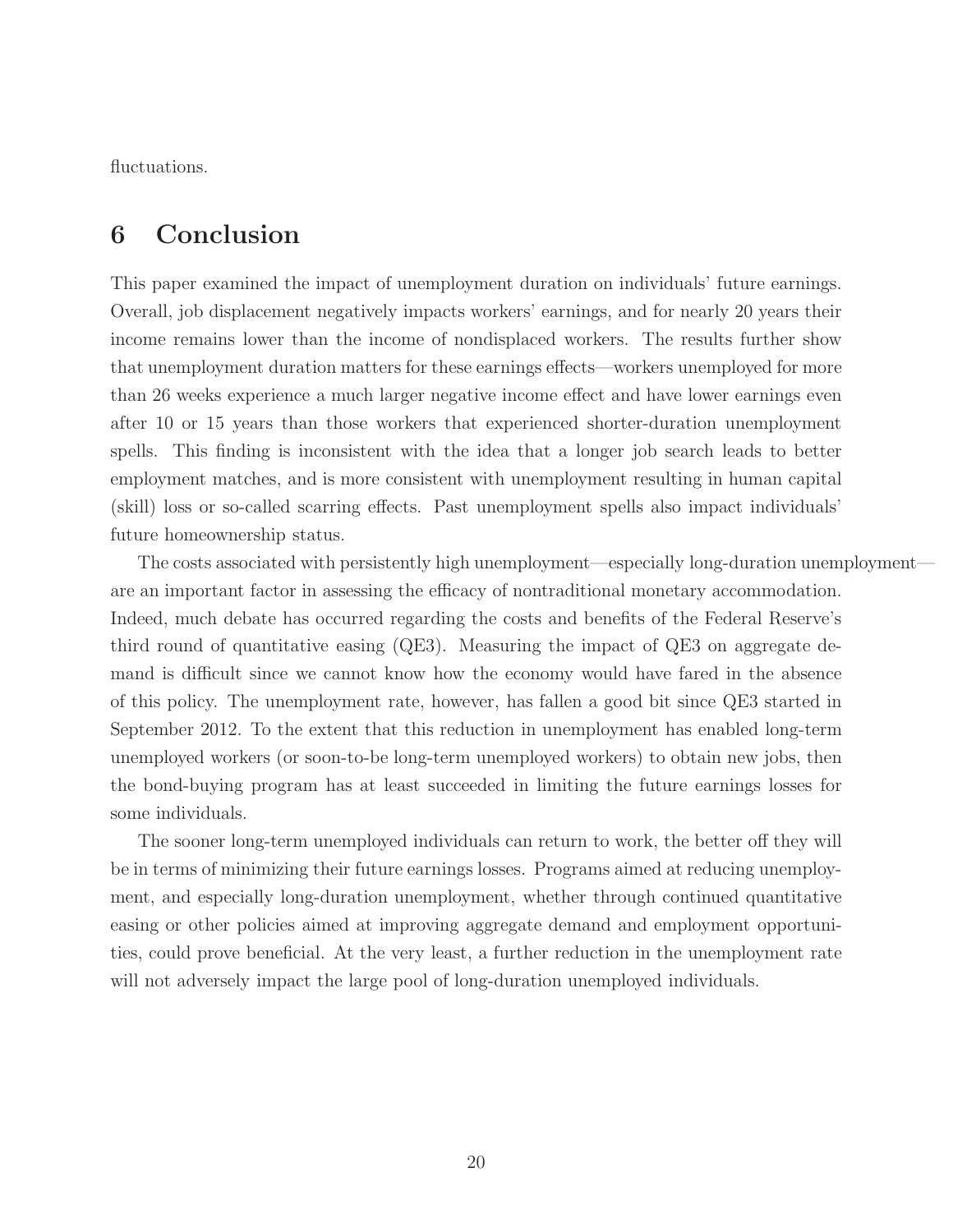## References

- <span id="page-21-9"></span>Abraham, Katherine G., and Henry S. Farber. 1987. "Job Duration, Seniority, and Earnings." American Economic Review 77(3): 278–297.
- <span id="page-21-2"></span>Addison, John T., and Pedro Portugal. 1989. "Job Displacement, Relative Wage Changes, and Duration of Unemployment." Journal of Labor Economics 7(3): 281–302.
- <span id="page-21-11"></span>Arulampalam, Wiji. 2001. "Is Unemployment Really Scarring? Effects of Unemployment Experience on Wages." The Economic Journal 111(475): 585–606.
- <span id="page-21-10"></span>Bartik, Timothy J. 1993. "The Effects of Local Labor Demand on Individual Labor Market Outcomes for Different Demographic Groups and the Poor." Working paper 93-23. Kalamzoo, MI: W.E. Upjohn Institute for Employment Research. Available at: http://research.upjohn.org/cgi/viewcontent.cgi?article=1040&context=up\_ workingpapers.
- <span id="page-21-0"></span>Couch, Kenneth, and Dana Placzek. 2010. "Earnings Losses of Displaced Workers Revisited." American Economic Review 100(1): 572–589.
- <span id="page-21-1"></span>Davis, Steven J., and Till Von Wachter. 2011. "Recessions and the Costs of Job Loss." Brookings Papers on Economic Activity 1–72.
- <span id="page-21-5"></span>Fallick, Bruce C. 1996. "A Review of Recent Empirical Literature on Displaced Workers." Industrial and Labor Relations Review 50(1): 5–16.
- <span id="page-21-3"></span>Gregory, Mary, and Robert Jukes. 2001. "Unemployment and Subsequent Earnings: Estimating Scarring among British Men 1984-94." The Economic Journal 111(475): F607–F625.
- <span id="page-21-6"></span>Kletzer, Lori Gladstein. 1989. "Returns to Seniority after Permanent Job Loss." American Economic Review 79: 536–543.
- <span id="page-21-4"></span>Knight, John, and Shi Li. 2006. "Unemployment Duration and Earnings of Re-Employed Workers in Urban China." China Economic Review 17(2): 103–119.
- <span id="page-21-8"></span>Mincer, Jacob. 1974. *Schooling, Experience, and Earnings*. New York: National Bureau of Economic Research.
- <span id="page-21-7"></span>Nickell, Stephen, Patricia Jones, and Glenda Quintini. 2002. "A Picture of Job Insecurity Facing British Men." The Economic Journal 112(476): 1–27.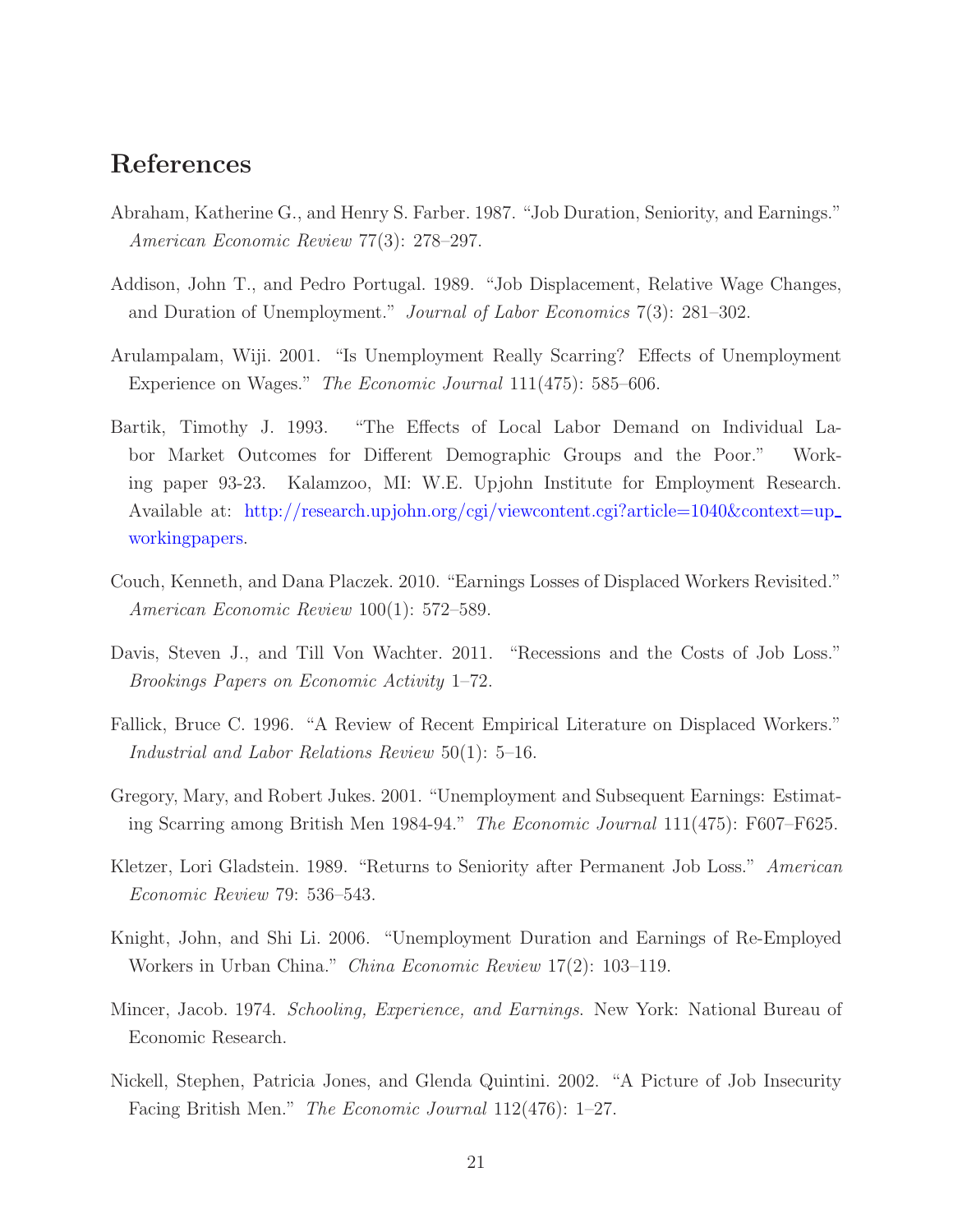<span id="page-22-0"></span>Stevens, Ann Huff. 1997. "Persistent Effects of Job Displacement: The Importance of Multiple Job Losses." Journal of Labor Economics 15(1): 165–188.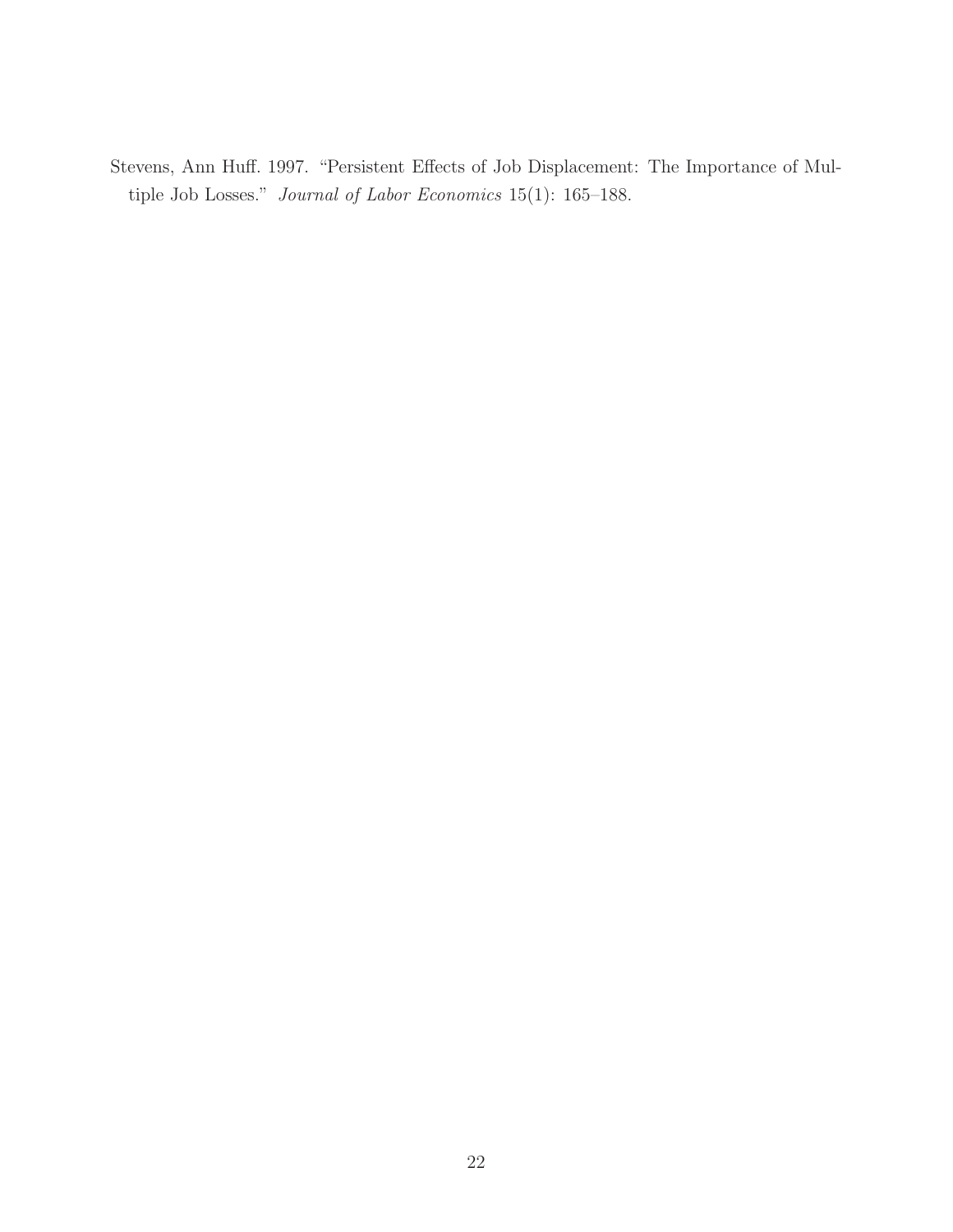Figure 1: Unemployment Duration (Current vs. 2008)

<span id="page-23-0"></span>

# **Distribution of Unemployment by Duration**

Source: Bureau of Labor Statistics/Haver Analytics.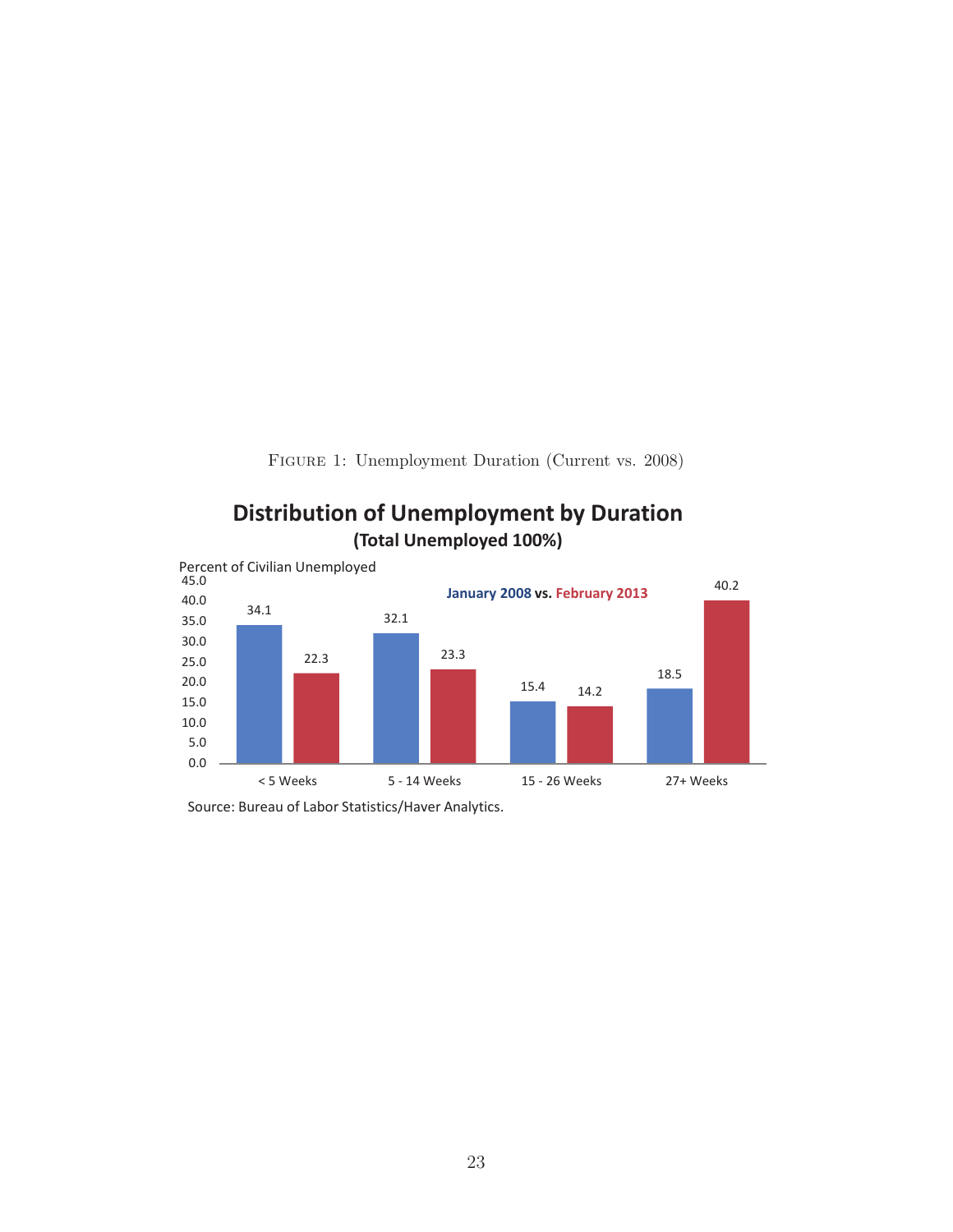| Mean Std. Dev. p25 p50 p75 Min. Max. N |  |  |  |
|----------------------------------------|--|--|--|
| 17.26 4.92 4 13 16 21 28 1210          |  |  |  |

<span id="page-24-0"></span>Table 1: Distribution of Years since Last Unemployment Spell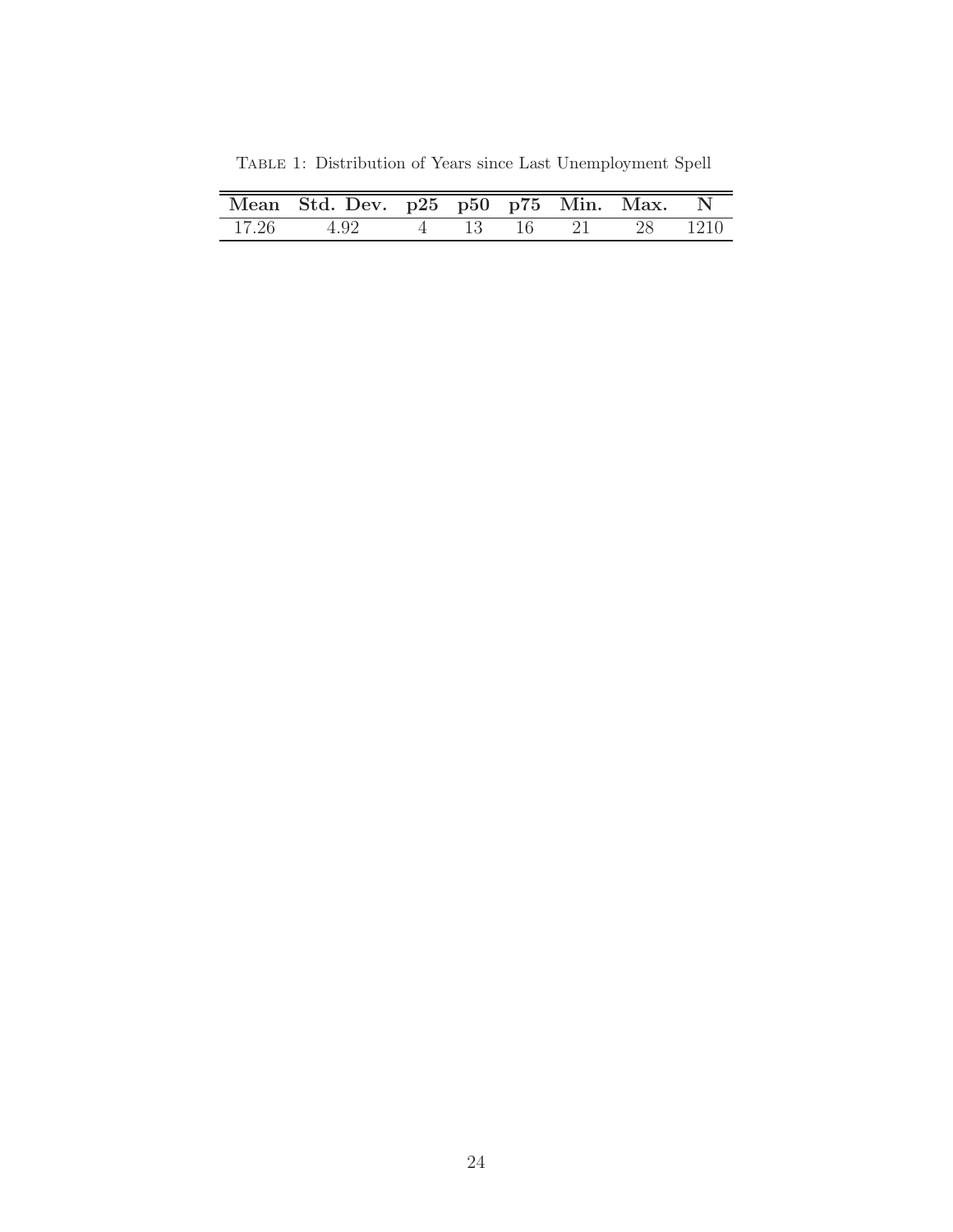<span id="page-25-0"></span>

|                                                     |                       | With                  |                       | With                  |                       | With                  |
|-----------------------------------------------------|-----------------------|-----------------------|-----------------------|-----------------------|-----------------------|-----------------------|
|                                                     |                       | Selection             |                       | Selection             |                       | Selection             |
|                                                     | <b>OLS</b>            | Correction            | <b>OLS</b>            | Correction            | <b>OLS</b>            | Correction            |
|                                                     | (1)                   | (2)                   | (3)                   | (4)                   | (5)                   | (6)                   |
| Avg. Log Real Earnings (1994–1996)                  | $0.103***$            | $0.077***$            | $0.103***$            | $0.077***$            | $0.102***$            | $0.077***$            |
|                                                     | (0.017)               | (0.008)               | (0.017)               | (0.008)               | (0.017)               | (0.008)               |
| Change Industry <sup><math>a</math></sup>           | $-0.098***$           | $-0.084**$            | $-0.095***$           | $-0.083**$            | $-0.096***$           | $-0.083**$            |
|                                                     | (0.036)               | (0.034)               | (0.036)               | (0.034)               | (0.036)               | (0.034)               |
| Unemployment Spell $(Last)^a$                       | $-0.312***$           | $-0.387***$           |                       |                       |                       |                       |
|                                                     | (0.108)               | (0.109)               |                       |                       |                       |                       |
| UE <sup>a</sup> x # Years Since Spell               | $0.018***$            | $0.021***$            |                       |                       |                       |                       |
|                                                     | (0.006)               | (0.006)               |                       |                       |                       |                       |
| Duration of Spell (weeks)                           | $0.008\,$             | 0.004                 |                       |                       | 0.008                 | 0.004                 |
|                                                     | (0.006)               | (0.006)               |                       |                       | (0.006)               | (0.006)               |
| Duration <sup>2</sup> (in 100s)                     | $-0.023*$             | $-0.015$              |                       |                       | $-0.018$              | $-0.009$              |
|                                                     | (0.014)               | (0.012)               |                       |                       | (0.015)               | (0.014)               |
| Unemployment Spell $\leq 6$ mo. <sup><i>a</i></sup> |                       |                       | $-0.248**$            | $-0.321***$           | $-0.282**$            | $-0.337***$           |
|                                                     |                       |                       | (0.113)               | (0.111)               | (0.115)               | (0.114)               |
| Unemployment Spell $> 6$ mo. <sup><i>a</i></sup>    |                       |                       | $-0.692**$            | $-1.010***$           | $-0.673**$            | $-0.994***$           |
|                                                     |                       |                       | (0.269)               | (0.293)               | (0.287)               | (0.330)               |
| $UE \leq 6$ mo. x # Years Since Spell               |                       |                       | $0.016***$            | $0.018***$            | $0.016**$             | $0.018***$            |
|                                                     |                       |                       | (0.006)               | (0.006)               | (0.006)               | (0.006)               |
| $UE > 6$ mo. x #Years Since Spell                   |                       |                       | $0.037**$             | $0.055***$            | $0.035**$             | $0.054***$            |
|                                                     |                       |                       | (0.016)               | (0.018)               | (0.016)               | (0.019)               |
|                                                     | $-0.029$              | $-0.030$              | $-0.028$              | $-0.031$              | $-0.028$              | $-0.031$              |
| Total Number of UE Spells                           |                       |                       |                       |                       |                       |                       |
|                                                     | (0.021)<br>$0.012***$ | (0.022)<br>$0.008***$ | (0.021)<br>$0.013***$ | (0.022)<br>$0.007***$ | (0.021)<br>$0.013***$ | (0.022)<br>$0.008***$ |
| Tenure Current Employer                             |                       |                       |                       |                       |                       |                       |
|                                                     | (0.002)               | (0.002)               | (0.002)               | (0.002)               | (0.002)               | (0.002)               |
| Education:                                          |                       |                       |                       |                       |                       |                       |
| High School <sup><math>a</math></sup>               | $0.202***$            | $0.189***$            | $0.201***$            | $0.190***$            | $0.203***$            | $0.191***$            |
|                                                     | (0.060)               | (0.048)               | (0.060)               | (0.048)               | (0.060)               | (0.048)               |
| Some College <sup><math>a</math></sup>              | $0.325***$            | $0.306***$            | $0.329***$            | $0.309***$            | $0.329***$            | $0.309***$            |
|                                                     | (0.063)               | (0.051)               | (0.064)               | (0.051)               | (0.064)               | (0.051)               |
| College or more $^a$                                | $0.516***$            | $0.483***$            | $0.519***$            | $0.482***$            | $0.520***$            | $0.483***$            |
|                                                     | (0.072)               | (0.060)               | (0.073)               | (0.060)               | (0.073)               | (0.060)               |
| Male Head <sup>a</sup>                              | $0.145**$             | $0.188***$            | $0.149**$             | $0.193***$            | $0.148**$             | $0.192***$            |
|                                                     | (0.060)               | (0.051)               | (0.061)               | (0.051)               | (0.061)               | (0.051)               |
| Family Size                                         | $0.057***$            | $0.040***$            | $0.055***$            | $0.039***$            | $0.055***$            | $0.039***$            |
|                                                     | (0.014)               | (0.013)               | (0.014)               | (0.013)               | (0.014)               | (0.013)               |
| $\lambda$                                           |                       | $-0.21$               |                       | $-0.31$               |                       | $-0.30$               |
|                                                     |                       | (0.13)                |                       | (0.13)                |                       | (0.13)                |
| N                                                   | 2454                  | $2510\,$              | 2454                  | $2510\,$              | 2454                  | $2510\,$              |
| Adjusted $\mathbb{R}^2$                             | 0.38                  |                       | 0.38                  |                       | 0.38                  |                       |

Table 2: Past Unemployment and Current Earnings (Baseline)

Notes: <sup>a</sup> 0/1 indicator variable. Earnings (the dependent variable) are measured as labor income for the household head in 2004. An individual's last unemployment spell is used in the estimation when he or she has multiple spells prior to 2004. The sample is restricted to individuals whose most recent unemployment spell is in 2001 or earlier, and who are between 25 and 65 years old in 2004. The OLS estimates (nonselection adjusted estimates) in columns 1, 3, and 5 further restrict the sample to individuals with positive earnings in 2004. The first-stage equation used in the two-step estimation in columns 2, 4, and 6 predicts an individual's labor force participation and relies on the nonlinearity of the estimation approach for identification—including all the variables from the second-stage except the change in industry indicator. OLS and two-step estimates also include state, industry, and occupation fixed effects, as well as controls for the the individual's race (black or otherwise), the individual's marital status, the total number of jobs worked in 2004, and a cubic term for the age of the household head. Robust standard errors: \*\*\* significant at the 1-percent level, \*\* significant at the 5-percent level, \* significant at the 10-percent level.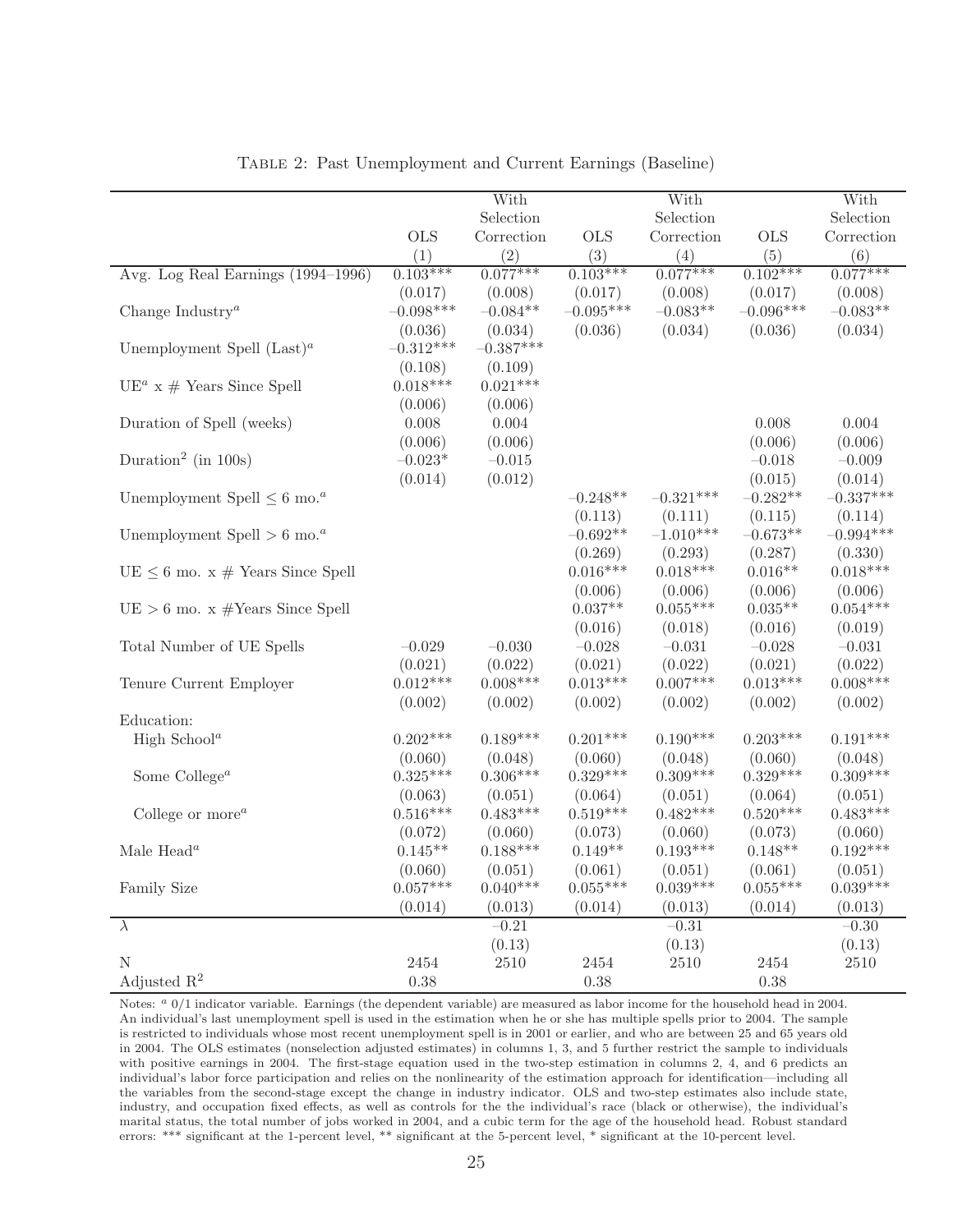<span id="page-26-0"></span>

|                                                     |             | With        |            | With        |            | With              |
|-----------------------------------------------------|-------------|-------------|------------|-------------|------------|-------------------|
|                                                     |             | Selection   |            | Selection   |            | Selection         |
|                                                     | <b>OLS</b>  | Correction  | <b>OLS</b> | Correction  | <b>OLS</b> | Correction        |
|                                                     | (1)         | (2)         | (3)        | (4)         | (5)        | (6)               |
| Avg. Log Real Earnings (1994–1996)                  | $0.090***$  | $0.076***$  | $0.092***$ | $0.077***$  | $0.090***$ | $0.076***$        |
|                                                     | (0.021)     | (0.011)     | (0.021)    | (0.010)     | (0.021)    | (0.011)           |
| Change Industry <sup><math>a</math></sup>           | $-0.101**$  | $-0.073*$   | $-0.099**$ | $-0.074*$   | $-0.100**$ | $-0.074*$         |
|                                                     | (0.041)     | (0.040)     | (0.040)    | (0.040)     | (0.040)    | (0.040)           |
| Unemployment Spell $(Last)^a$                       | $-0.339***$ | $-0.381***$ |            |             |            |                   |
|                                                     | (0.129)     | (0.129)     |            |             |            |                   |
| $UE^{a}$ x # Years Since Spell                      | $0.016**$   | $0.019***$  |            |             |            |                   |
|                                                     | (0.007)     | (0.007)     |            |             |            |                   |
| Duration of Spell (weeks)                           | 0.011       | 0.006       |            |             | 0.011      | 0.006             |
|                                                     | (0.007)     | (0.007)     |            |             | (0.007)    | (0.007)           |
| Duration <sup>2</sup> (in 100s)                     | $-0.033*$   | $-0.020$    |            |             | $-0.032$   | $-0.019$          |
|                                                     | (0.017)     | (0.016)     |            |             | (0.020)    | (0.018)           |
| Unemployment Spell $\leq 6$ mo. <sup><i>a</i></sup> |             |             | $-0.286**$ | $-0.339***$ | $-0.331**$ | $-0.360***$       |
|                                                     |             |             | (0.136)    | (0.130)     | (0.137)    | (0.134)           |
| Unemployment Spell $> 6$ mo. <sup><i>a</i></sup>    |             |             | $-0.542*$  | $-0.726**$  | $-0.430$   | $-0.635$          |
|                                                     |             |             | (0.325)    | (0.370)     | (0.366)    | (0.412)           |
| $UE \leq 6$ mo. x # Years Since Spell               |             |             | $0.016**$  | $0.018**$   | $0.015**$  | $0.018**$         |
|                                                     |             |             | (0.007)    | (0.007)     | (0.007)    | (0.007)           |
| $UE > 6$ mo. x #Years Since Spell                   |             |             | 0.025      | 0.037       | 0.020      | 0.035             |
|                                                     |             |             | (0.020)    | (0.023)     | (0.020)    | (0.023)           |
| Total Number of UE Spells                           | $-0.022$    | $-0.022$    | $-0.023$   | $-0.023$    | $-0.022$   | $-0.022$          |
|                                                     | (0.025)     | (0.026)     | (0.025)    | (0.026)     | (0.025)    | (0.026)           |
| Tenure Current Employer                             | $0.011***$  | $0.008***$  | $0.011***$ | $0.008***$  | $0.011***$ | $0.008***$        |
|                                                     | (0.002)     | (0.002)     | (0.002)    | (0.002)     | (0.002)    | (0.002)           |
| Education:                                          |             |             |            |             |            |                   |
| High School <sup><math>a</math></sup>               | $0.207***$  | $0.193***$  | $0.206***$ | $0.192***$  | $0.207***$ | $0.194***$        |
|                                                     | (0.073)     | (0.058)     | (0.073)    | (0.058)     | (0.073)    | (0.058)           |
| Some $\mathbf{College}^a$                           | $0.314***$  | $0.314***$  | $0.321***$ | $0.315***$  | $0.319***$ | $0.314***$        |
|                                                     | (0.079)     | (0.063)     | (0.080)    | (0.063)     | (0.079)    | (0.063)           |
| College or more $^a$                                | $0.539***$  | $0.515***$  | $0.544***$ | $0.514***$  | $0.544***$ | $0.515***$        |
|                                                     | (0.087)     | (0.070)     | (0.088)    | (0.070)     | (0.088)    | (0.070)           |
| Family Size                                         | $0.068***$  | $0.057***$  | $0.067***$ | $0.056***$  | $0.067***$ | $0.057***$        |
|                                                     | (0.017)     | (0.015)     | (0.017)    | (0.015)     | (0.017)    | (0.015)           |
| $\overline{\lambda}$                                |             | 0.10        |            | 0.04        |            | $\overline{0.05}$ |
|                                                     |             | (0.16)      |            | (0.16)      |            | (0.16)            |
| $\mathbf N$                                         | 1945        | 1972        | 1945       | 1972        | 1945       | 1972              |
| Adjusted $\mathbb{R}^2$                             | 0.31        |             | $0.31\,$   |             | $0.31\,$   |                   |

Table 3: Past Unemployment and Current Earnings (Males Only)

Notes: <sup>a</sup> 0/1 indicator variable. Earnings (the dependent variable) are measured as labor income for the household head in 2004. An individual's last unemployment spell is used in the estimation when he or she has multiple spells prior to 2004. The sample is restricted to males whose most recent unemployment spell is in 2001 or earlier, and who are between 25 and 65 years old in 2004. The OLS estimates (nonselection adjusted estimates) in columns 1, 3, and 5 further restrict the sample to individuals with positive earnings in 2004. The first-stage equation used in the two-step estimation in columns 2, 4, and 6 predicts individual's labor force participation and relies on the nonlinearity of the estimation approach for identification—including all the variables from the second-stage except the change in industry indicator. OLS and two-step estimates also include state, industry, and occupation fixed effects, as well as controls for the individual's race (black or otherwise), the individual's marital status, the total number of jobs worked in 2004, and a cubic term for the age of the household head. Robust standard errors: \*\*\* significant at the 1-percent level, \*\* significant at the 5-percent level, \* significant at the 10-percent level.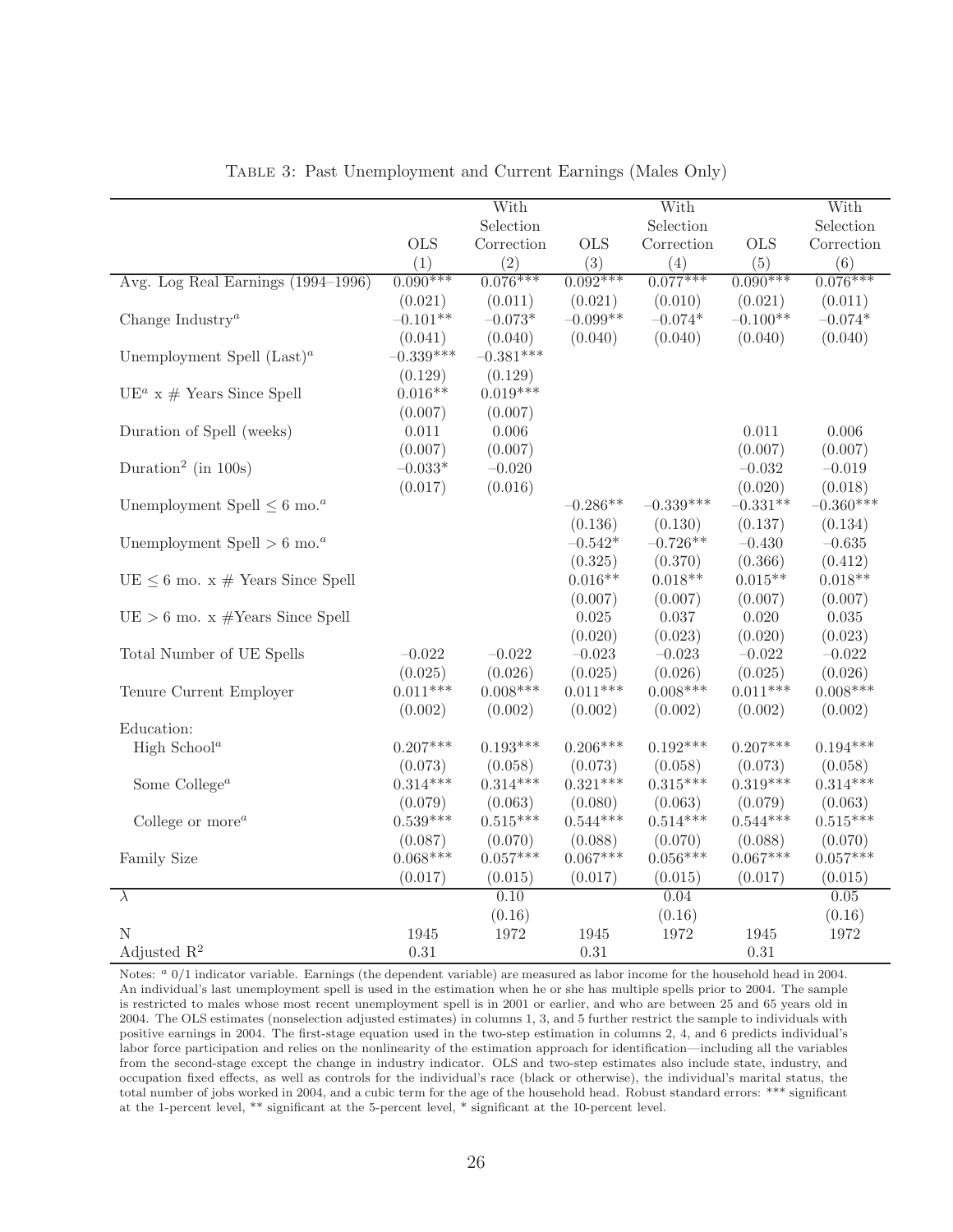|                                                                     | $\overline{\text{OLS}}$ | $\overline{\mathrm{OLS}}$ | $\overline{\text{OLS}}$ |
|---------------------------------------------------------------------|-------------------------|---------------------------|-------------------------|
|                                                                     | (1)                     | (2)                       | (3)                     |
| Avg. Log Real Earnings (1994–1996)                                  | $0.094***$              | $0.094***$                | $0.094***$              |
|                                                                     | (0.016)                 | (0.016)                   | (0.016)                 |
| Change Industry <sup><math>a</math></sup>                           | $-0.106***$             | $-0.105***$               | $-0.106***$             |
|                                                                     | (0.036)                 | (0.036)                   | (0.036)                 |
| Unemployment Spell $(Last)^a$                                       | $-0.101$                |                           |                         |
|                                                                     | (0.067)                 |                           |                         |
| $UE^a$ x I(13-to-18 yrs since spell) <sup>b</sup>                   | 0.065                   |                           |                         |
|                                                                     | (0.063)                 |                           |                         |
| UE <sup><i>a</i></sup> x I(18+ yrs since spell) <sup><i>c</i></sup> | $0.154**$               |                           |                         |
|                                                                     | (0.063)                 |                           |                         |
| Duration of Spell (weeks)                                           | 0.008                   |                           | 0.007                   |
|                                                                     | (0.006)                 |                           | (0.006)                 |
| Duration <sup>2</sup> (in 100s)                                     | $-0.022*$               |                           | $-0.015$                |
|                                                                     | (0.013)                 |                           | (0.015)                 |
| Unemployment Spell $\leq 6$ mo. <sup><i>a</i></sup>                 |                         | $-0.038$                  | $-0.083$                |
|                                                                     |                         | (0.062)                   | (0.070)                 |
| Unemployment Spell $> 6$ mo. <sup><i>a</i></sup>                    |                         | $-0.279**$                | $-0.310*$               |
|                                                                     |                         | (0.114)                   | (0.173)                 |
| $UE \leq 6$ mo. x I(13-to-18 yrs since spell) <sup>b</sup>          |                         | 0.049                     | 0.049                   |
|                                                                     |                         | (0.068)                   | (0.068)                 |
| $UE \leq 6$ mo. x I(18+ yrs since spell) <sup>c</sup>               |                         | 0.112                     | 0.110                   |
|                                                                     |                         | (0.069)                   | (0.070)                 |
| $UE > 6$ mo. x I(13-to-18 yrs since spell) <sup>b</sup>             |                         | 0.149                     | 0.137                   |
|                                                                     |                         | (0.151)                   | (0.156)                 |
| $UE > 6$ mo. x I(18+ yrs since spell) <sup>c</sup>                  |                         | $0.457***$                | $0.440***$              |
|                                                                     |                         | (0.148)                   | (0.145)                 |
| Total Number of UE Spells                                           | $-0.033$                | $-0.034$                  | $-0.034$                |
|                                                                     | (0.023)                 | (0.023)                   | (0.023)                 |
| Tenure Current Employer                                             | $0.013***$              | $0.013***$                | $0.013***$              |
|                                                                     | (0.002)                 | (0.002)                   | (0.002)                 |
| $\overline{\rm N}$                                                  | 2489                    | 2489                      | 2489                    |
| Adjusted $\mathbb{R}^2$                                             | 0.76                    | 0.76                      | 0.76                    |

<span id="page-27-0"></span>Table 4: Past Unemployment and Current Earnings (Nonlinear Earnings Catch Up)

Notes:  $a$  0/1 indicator variable.  $b$  0/1 indicator for whether it has been 13-to-18 years since the individuals unemployment spell.  $c$  0/1 indicator for whether it has been more than 18 years since the individuals unemployment spell, excluded category is 3-to-12 years since. Earnings (the dependent variable) are measured as labor income for the household head in 2004. An individual's last unemployment spell is used in the estimation when he or she has multiple spells prior to 2004. The sample is restricted to individuals whose most recent unemployment spell is in 2001 or earlier, who are between 25 and 65 years in 2004, and have positive earnings. the estimates also include state, industry, and occupation fixed effects, as well as controls for the individual's race (black or otherwise) the individual's marital status, the total number of jobs worked in 2004, and a cubic term for the age of the household head. Robust standard errors: \*\*\* significant at the 1-percent level, \*\* significant at the 5-percent level, \* significant at the 10-percent level.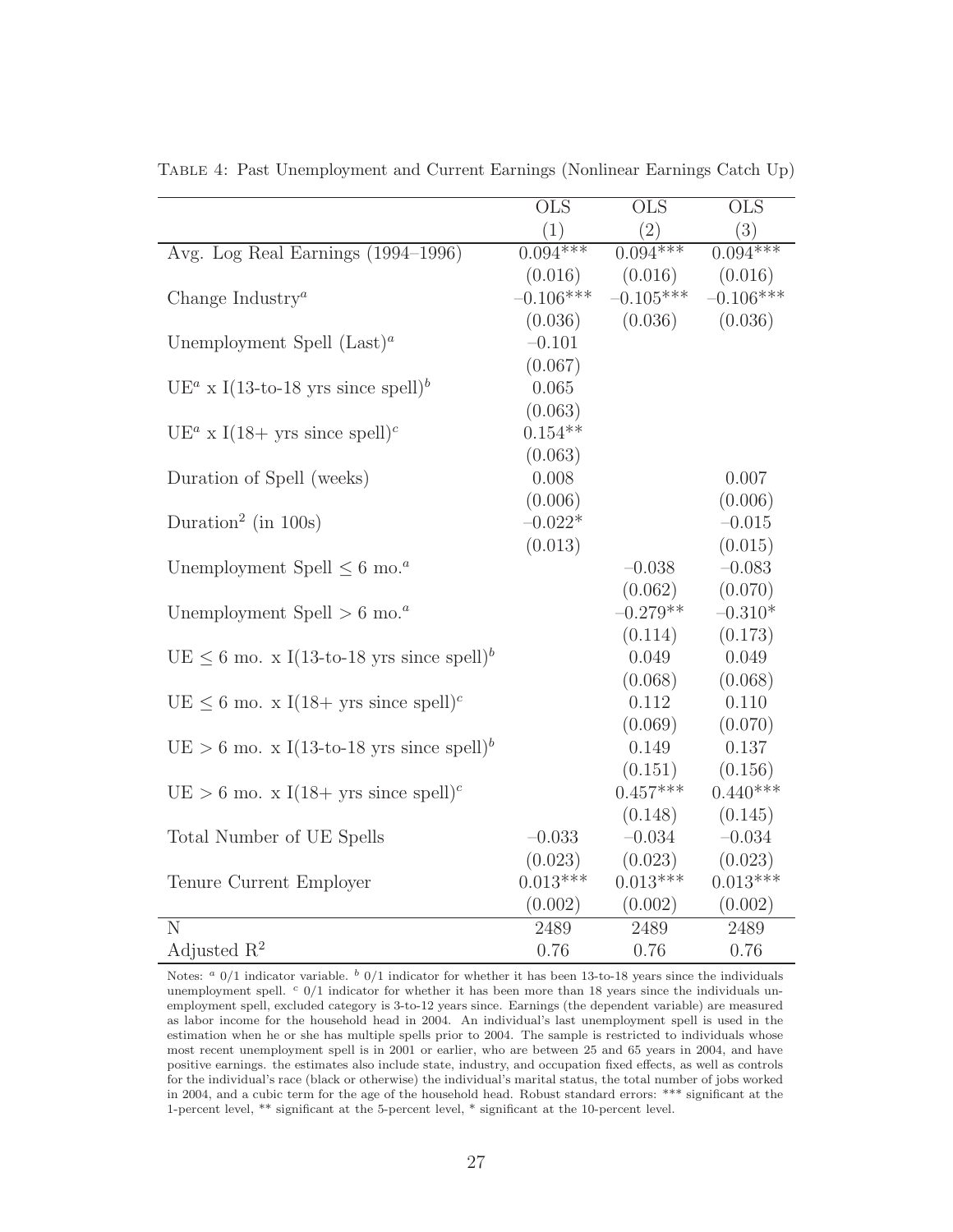<span id="page-28-0"></span>

|                                                | (1)        | $\overline{(2)}$ | $\overline{(3)}$ | (4)         | $\overline{(5)}$ | $\overline{(6)}$ |
|------------------------------------------------|------------|------------------|------------------|-------------|------------------|------------------|
| Homeowner $(1994)^{a}$                         | $0.233***$ | $0.200***$       | $0.225***$       | $0.236***$  | $0.204***$       | $0.230***$       |
|                                                | (0.020)    | (0.020)          | (0.017)          | (0.020)     | (0.020)          | (0.017)          |
| Log Income $(2004)$                            | $0.039***$ | $0.033***$       |                  | $0.039***$  | $0.033***$       |                  |
|                                                | (0.010)    | (0.010)          |                  | (0.010)     | (0.010)          |                  |
| Avg. Log Income (1994-1996)                    | $0.010***$ | $0.013***$       |                  | $0.010***$  | $0.013***$       |                  |
|                                                | (0.004)    | (0.004)          |                  | (0.004)     | (0.004)          |                  |
| Fin. Assets Rel. Income (1999)                 | $0.031**$  |                  | $0.044***$       | $0.030**$   |                  | $0.043***$       |
|                                                | (0.012)    |                  | (0.013)          | (0.012)     |                  | (0.013)          |
| Tot. Wealth Rel. Income (1999)                 |            | $0.032***$       |                  |             | $0.031***$       |                  |
|                                                |            | (0.007)          |                  |             | (0.007)          |                  |
| Unemployment Spell $(Last)^a$                  | $-0.105*$  | $-0.079$         | $-0.138**$       |             |                  |                  |
|                                                | (0.055)    | (0.052)          | (0.060)          |             |                  |                  |
| $UE^{a}$ x Years Since Spell                   | 0.004      | 0.003            | 0.004            |             |                  |                  |
|                                                | (0.003)    | (0.003)          | (0.003)          |             |                  |                  |
| Last UE Spell $\leq 6$ mo. <sup><i>a</i></sup> |            |                  |                  | $-0.059$    | $-0.041$         | $-0.106*$        |
|                                                |            |                  |                  | (0.057)     | (0.054)          | (0.062)          |
| Last UE Spell $> 6$ mo. <sup><i>a</i></sup>    |            |                  |                  | $-0.704***$ | $-0.602***$      | $-0.645***$      |
|                                                |            |                  |                  | (0.171)     | (0.224)          | (0.176)          |
| $UE \leq 6$ mo. x Years Since Spell            |            |                  |                  | 0.002       | 0.001            | 0.003            |
|                                                |            |                  |                  | (0.003)     | (0.003)          | (0.003)          |
| $UE > 6$ mo. x Years Since Spell               |            |                  |                  | $0.025***$  | $0.020***$       | $0.025***$       |
|                                                |            |                  |                  | (0.008)     | (0.008)          | (0.009)          |
| Total Number of UE Spells                      | $0.007\,$  | $0.005\,$        | $0.004\,$        | $0.005\,$   | 0.004            | $-0.008$         |
|                                                | (0.012)    | (0.012)          | (0.014)          | (0.012)     | (0.012)          | (0.012)          |
| Duration of Spell (weeks)                      | $-0.002$   | $-0.002$         | $-0.001$         | $-0.003$    | $-0.002$         | $-0.002$         |
|                                                | (0.003)    | (0.003)          | (0.003)          | (0.003)     | (0.003)          | (0.003)          |
| Duration <sup>2</sup> (in 100s)                | 0.002      | 0.000            | $-0.003$         | 0.004       | 0.002            | $-0.000$         |
|                                                | (0.006)    | (0.006)          | (0.007)          | (0.007)     | (0.007)          | (0.007)          |
| Total Duration all UE Spells                   | $-0.000$   | $-0.000$         | $-0.001*$        | $-0.000$    | $-0.000$         |                  |
|                                                | (0.000)    | (0.000)          | (0.000)          | (0.000)     | (0.000)          |                  |
| Education:                                     |            |                  |                  |             |                  |                  |
| High School <sup><math>a</math></sup>          | $0.050**$  | 0.032            | $0.075***$       | $0.052**$   | $\,0.033\,$      | $0.076***$       |
|                                                | (0.021)    | (0.020)          | (0.019)          | (0.021)     | (0.020)          | (0.019)          |
| Some College <sup><math>a</math></sup>         | $0.050**$  | $0.030\,$        | $0.072***$       | $0.051**$   | 0.031            | $0.073***$       |
|                                                | (0.022)    | (0.022)          | (0.020)          | (0.022)     | (0.022)          | (0.020)          |
| College or more $^a$                           | $0.095***$ | $0.084***$       | $0.128***$       | $0.096***$  | $0.084***$       | $0.129***$       |
|                                                | (0.023)    | (0.022)          | (0.020)          | (0.022)     | (0.022)          | (0.020)          |
| $\mathrm{Male}^a$                              | $0.080***$ | $0.065***$       | $0.142***$       | $0.081***$  | $0.066***$       | $0.142***$       |
|                                                | (0.025)    | (0.024)          | (0.024)          | (0.025)     | (0.024)          | (0.024)          |
| N                                              | 2549       | 2495             | 3175             | 2549        | 2495             | 3175             |
| Pseudo- $R^2$                                  | 0.33       | 0.34             | 0.27             | 0.33        | 0.34             | 0.27             |

Table 5: Past Unemployment Effects on Current (2005) Homeownership

Notes: The table reports marginal effects. The dependant variable takes a value of 1 if the household head is a homeowner in 2005, and is 0 otherwise.  $a$  0/1 indicator variable. An unemployment spell less than or equal to six-months is defined as any reported past unemployment period of one week or more but no longer than 26 weeks. an unemployment spell greater than six months is defined as any past spell greater than 26 weeks. the last spell is defined as the household head's most recent unemployment spell prior to 2004. Individuals reporting an unemployment spell after 2001 are excluded from the analysis. Estimates also include state, industry, and occupation fixed effects, as well as controls for race (black or otherwise), and a cubic term for the age of the household head. Robust standard errors: \*\*\* significant at the 1-percent level, \*\* significant at the 5-percent level, \* significant at the 10-percent level.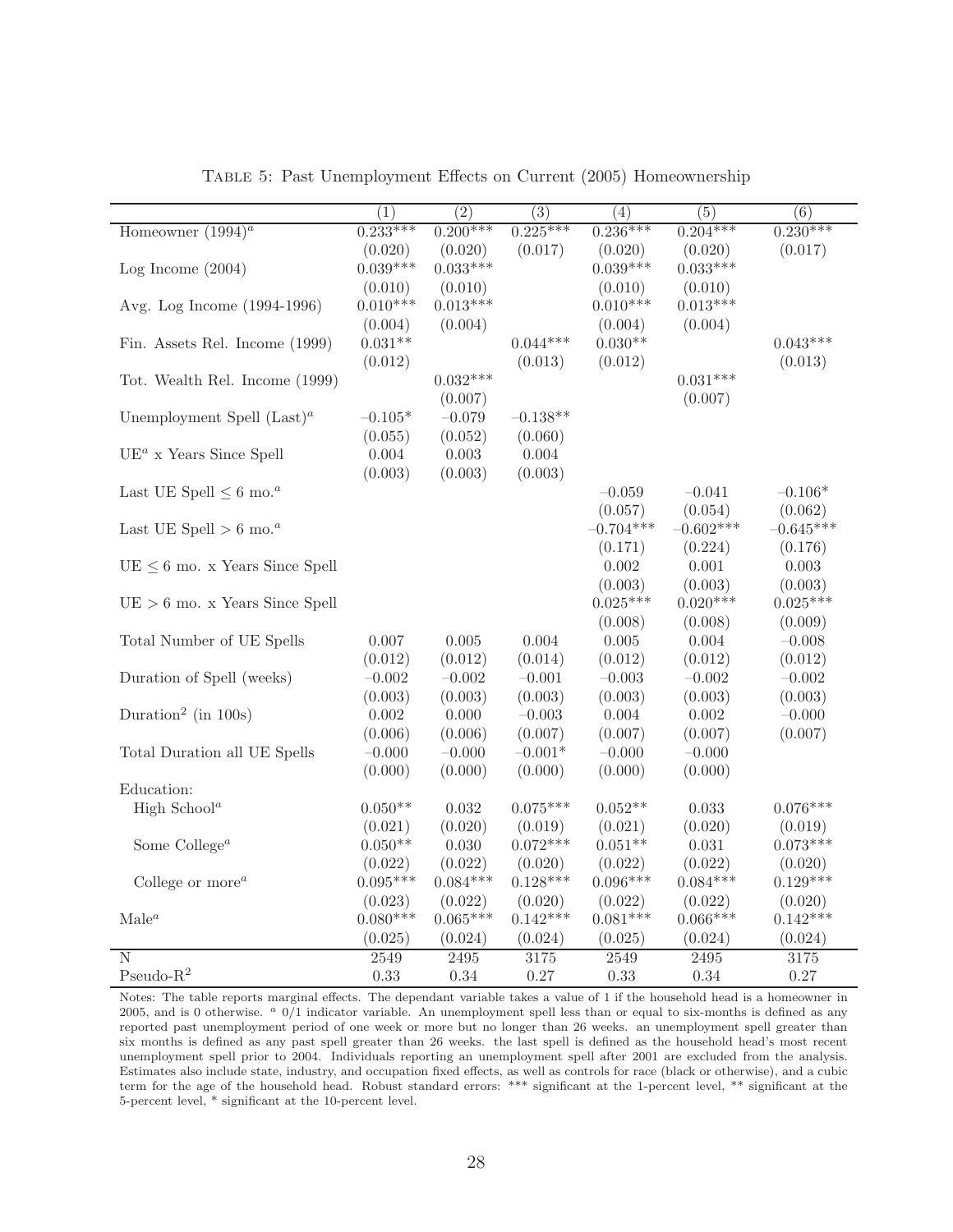## <span id="page-29-0"></span>A Appendix

|                                     | Remaining   |
|-------------------------------------|-------------|
|                                     | Sample Size |
| Initial 2005 Sample                 | 8,002       |
|                                     |             |
| <i>Restrictions</i>                 |             |
| $2004$ Income $> 0$                 | 6,358       |
| Age $25$ to 65 years                | 5,411       |
| 3 or more yrs. since last spell     | 4,831       |
| Nonmissing past income              | 2,899       |
| Nonmissing education info           | 2,814       |
| Nonmissing industry/occupation data | 2,804       |
| Nonmissing worker tenure data       | 2,767       |
| Nonmissing industry change data     | 2,467       |

Table A.1: OLS Sample Restrictions: Contributors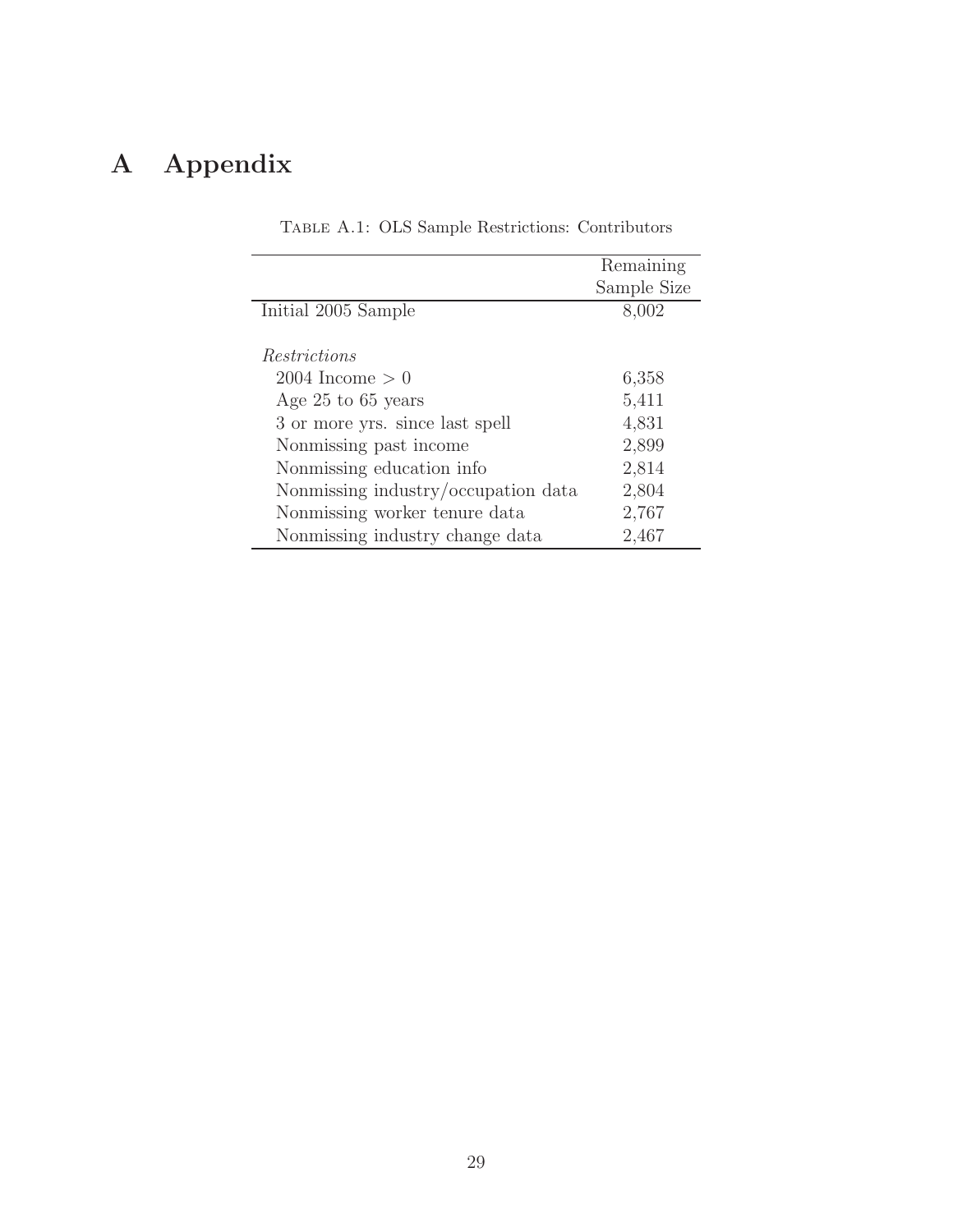<span id="page-30-0"></span>

|                                                     | With       | With              | With              |
|-----------------------------------------------------|------------|-------------------|-------------------|
|                                                     | Selection  | Selection         | Selection         |
|                                                     | Correction | Correction        | Correction        |
|                                                     | (2)        | (4)               | (6)               |
| Avg. Log Real Earnings (1994–1996)                  | 0.014      | 0.025             | 0.024             |
|                                                     | (0.028)    | (0.026)           | (0.027)           |
| Unemployment Spell $(Last)^a$                       | $1.303*$   |                   |                   |
|                                                     | (0.779)    |                   |                   |
| $UE^{a}$ x # Years Since Spell                      | $-0.050$   |                   |                   |
|                                                     | (0.039)    |                   |                   |
| Duration of Spell (weeks)                           | $-0.016$   |                   | $-0.015$          |
|                                                     | (0.033)    |                   | (0.032)           |
| Duration <sup>2</sup> (in 100s)                     | 0.012      |                   | 0.002             |
|                                                     | (0.062)    |                   | (0.075)           |
| Unemployment Spell $\leq 6$ mo. <sup><i>a</i></sup> |            | 0.980             | 1.158             |
|                                                     |            | (0.718)           | (0.768)           |
| Unemployment Spell $> 6$ mo. <sup><i>a</i></sup>    |            | $4.173**$         | $4.840**$         |
|                                                     |            | (1.820)           | (2.086)           |
| $UE \leq 6$ mo. $x \#$ Years Since Spell            |            | $-0.043$          | $-0.043$          |
|                                                     |            | (0.039)           | (0.040)           |
| $UE > 6$ mo. x #Years Since Spell                   |            | $-0.253**$        | $-0.258**$        |
|                                                     |            | (0.112)           | (0.113)           |
| Total Number of UE Spells                           | $-0.032$   | 0.019             | $-0.001$          |
|                                                     | (0.159)    | (0.148)           | (0.150)           |
| Tenure Current Employer                             | $0.965***$ | $0.973***$        | $0.975***$        |
|                                                     | (0.146)    | (0.149)           | (0.150)           |
| Education:                                          |            |                   |                   |
| High School <sup><math>a</math></sup>               | $-0.189$   | $-0.216$          | $-0.224$          |
|                                                     | (0.244)    | (0.235)           | (0.236)           |
| Some College <sup><math>a</math></sup>              | $-0.109$   | $-0.057$          | $-0.065$          |
|                                                     | (0.282)    | (0.267)           | (0.268)           |
| College or more $^a$                                | 0.055      | 0.262             | 0.249             |
|                                                     | (0.360)    | (0.350)           | (0.352)           |
| Male Head <sup><math>a</math></sup>                 | $-0.079$   | $-0.139$          | $-0.148$          |
|                                                     | (0.272)    | (0.260)           | (0.262)           |
| Family Size                                         | $0.152**$  | $0.151**$         | $0.153**$         |
|                                                     | (0.070)    | (0.069)           | (0.069)           |
| $\overline{\text{N}}$                               | 2510       | $\overline{2510}$ | $\overline{2510}$ |

Table A.2: First-Stage Selection Equations (Baseline)

Notes: The table reports first-stage estimates for baseline Heckman-selection estimates (columns 2, 4, and 6 of baseline results).  $a \frac{0}{1}$  indicator variable. The dependent variable is a  $0/1$  indicator for whether the household reports being in the labor force in 2005. The sample is restricted to individuals whose most recent unemployment spell is in 2001 or earlier, and who are between 25 and 65 years old in 2004. Estimates also include state, industry, and occupation fixed effects, as well as controls for the individual's race (black or otherwise), the individual's marital status, the total number of jobs worked in 2004, and a cubic term for the age of the household head. Robust standard errors: \*\*\* significant at the 1-percent level, \*\* significant at the 5-percent level, \* significant at the 10-percent level.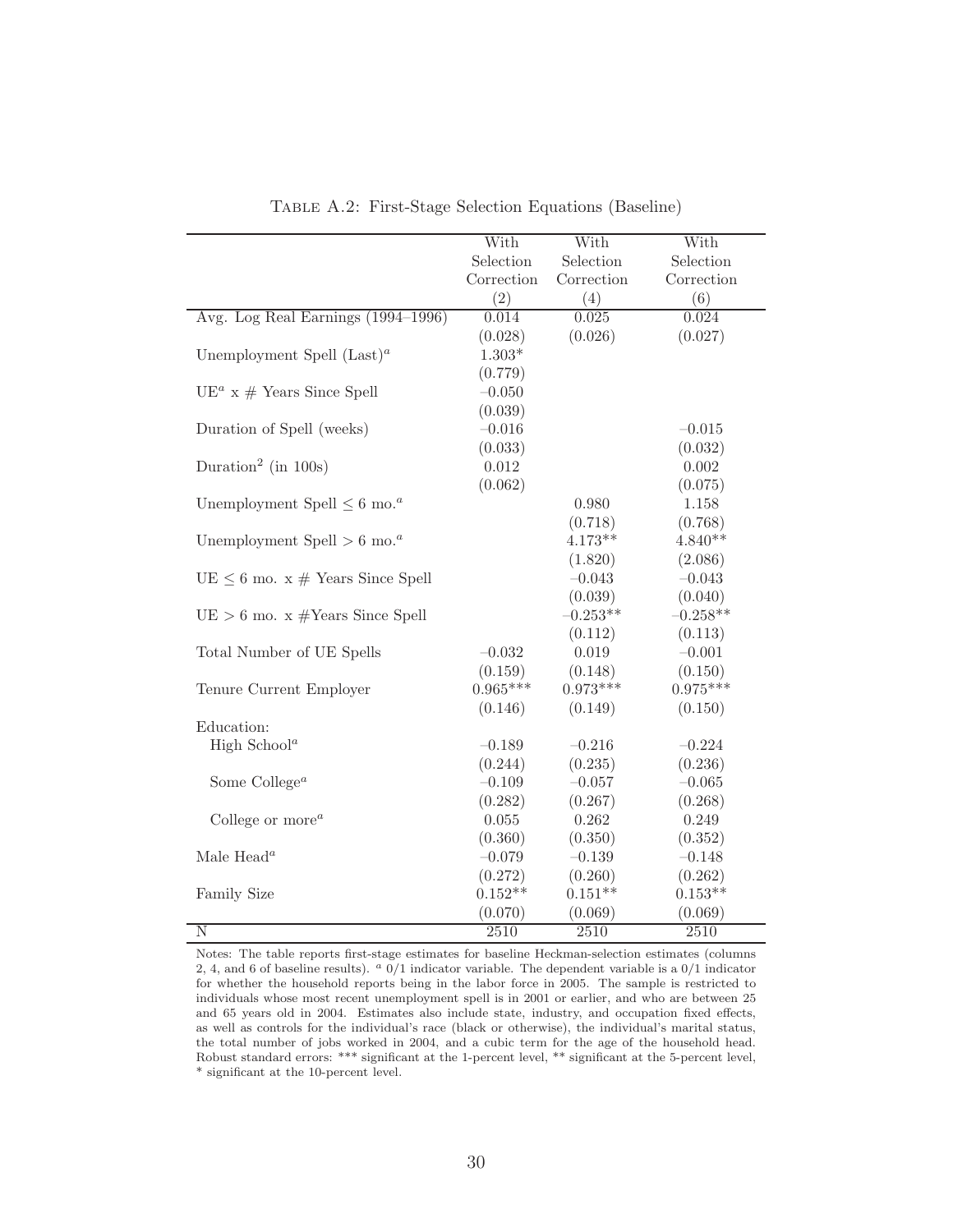| Variable                                                      | Mean  | Std. Dev. | Min.           | Max.         | $\mathbf N$ |
|---------------------------------------------------------------|-------|-----------|----------------|--------------|-------------|
| Age of Household Head                                         | 44.67 | 10.4      | 26             | 65           | 4807        |
| Male Heads $(\%)$                                             | 0.77  | 0.42      | $\overline{0}$ | $\mathbf{1}$ | 4807        |
| Married $(\%)$                                                | 0.57  | 0.5       | $\overline{0}$ | $\mathbf{1}$ | 4807        |
| <b>Family Size</b>                                            | 2.63  | 1.42      | 1              | 10           | 4807        |
| Black $(\%)$                                                  | 0.04  | 0.19      | $\overline{0}$ | $\mathbf{1}$ | 4807        |
| Number of Jobs in 2005                                        | 1.31  | 0.6       | $\overline{0}$ | 8            | 4807        |
| Log of Real Labor Income in 2004                              | 10.45 | 0.95      | 0.65           | 14.73        | 4807        |
| Avg. Log of Real Labor Income 1994-1996                       | 10.11 | 1.78      | $\overline{0}$ | 13.39        | 2884        |
| Changed Industry $(\%)$                                       | 0.66  | 0.47      | $\overline{0}$ | 1            | 2631        |
| Tenure at Current Employer (years)                            | 7.98  | 8.85      | $\overline{0}$ | 43           | 4732        |
| Any Past Unemployment Spell $(\%)$                            | 0.28  | 0.45      | $\overline{0}$ | $\mathbf{1}$ | 4807        |
| Long Duration UE Spell $(\%)$                                 | 0.12  | 0.32      | $\Omega$       | $\mathbf{1}$ | 4807        |
| Short Duration UE Spell $(\%)$                                | 0.17  | 0.37      | $\overline{0}$ | $\mathbf{1}$ | 4807        |
| Total Number of Unemployment Spells <sup>a</sup>              | 1.59  | 0.85      | $\mathbf{1}$   | 6            | 1017        |
| Duration of Unemployment (in Weeks) <sup><math>a</math></sup> | 12.14 | 12.19     | 0.2            | 52           | 1210        |
| Education                                                     | 2.88  | 1.2       | 1              | 5            | 4519        |
| $(14.12\%)$<br>$1$ $\leq$ High School                         |       |           |                |              |             |
| $(33.10\%)$<br>2 High School Grad                             |       |           |                |              |             |
| $(26.33\%)$<br>3 Some College                                 |       |           |                |              |             |
| 4 College Grad<br>$(17.15\%)$                                 |       |           |                |              |             |
| $9.29\%$<br>$5 >$ College                                     |       |           |                |              |             |

Table A.3: Summary Statistics (Baseline Variables)

Notes: The table reports summary statistics for the baseline estimates. The sample is restricted to head of households who are between 25 and 65 years old in 2004, and at least three years must have passed since the individual's last unemployment spell. <sup>a</sup> statistics conditional on an individual having a past unemployment episode. A worker changes industries if the industry in which s/he work prior to their last unemployment spell is different than their current industry. Individuals without a past unemployment spell are assumed to have changed industries if the industry in which they worked in 1995 is different from their present industry. Long-duration unemployment is an unemployment episode lasting more than 26 weeks; a short-duration unemployment spell is 26 weeks or less.